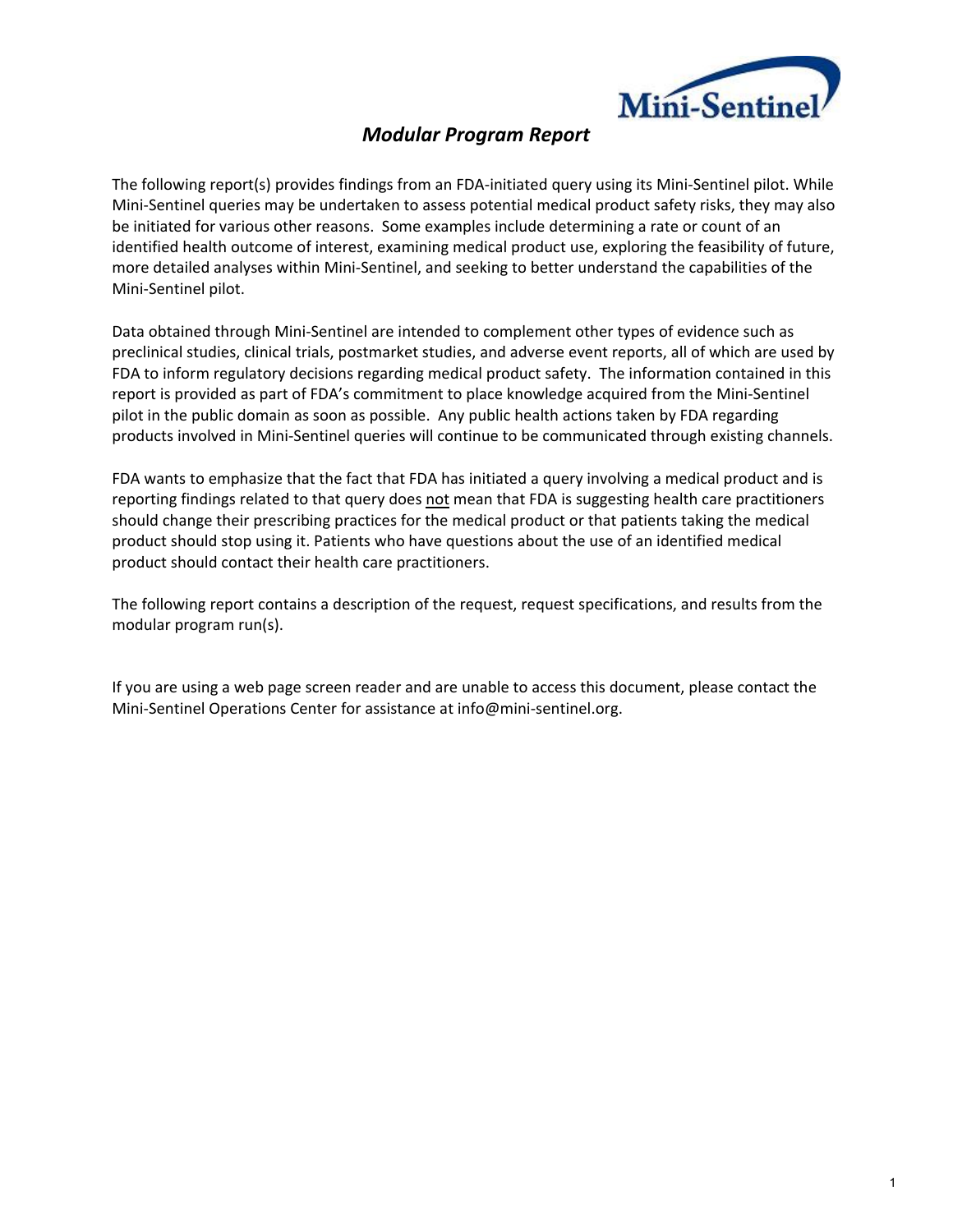| Mini-Sentinel |
|---------------|
|               |

| <b>Overview</b>               |                                                                                                                                                                                                                                                                                                                                                                                                                                                                                                                                                                                                |
|-------------------------------|------------------------------------------------------------------------------------------------------------------------------------------------------------------------------------------------------------------------------------------------------------------------------------------------------------------------------------------------------------------------------------------------------------------------------------------------------------------------------------------------------------------------------------------------------------------------------------------------|
| Request<br><b>Description</b> | FDA has requested execution of Modular Program #3 (MP3), version 6.0, to investigate use of immunoglobulin<br>products (see Appendix A for products and codes) and subsequent diagnosis of hemolysis (see Appendix B for<br>codes) among patients with certain pre-existing conditions (see Appendix C for pre-existing conditions and codes).<br>This involved one run of MP3. The query was run against the Mini-Sentinel Distributed Database (MSDD) for the<br>time period of January 1, 2006 to December 31, 2012. The request was distributed to 18 Data Partners on October<br>4, 2013. |
|                               | Results provide counts of new immunoglobulin users, dispensings, total days supplied, eligible members (patients<br>with the pre-existing condition of interest), member-years for patients, and number of hemolysis events. In totla,<br>14 scenarios were examined (7 pre-existing condition groups and 2 exposure extension periods). Please see the<br>Specifications for more details on each scenario.                                                                                                                                                                                   |
| <b>Request ID</b>             | msy5_mpr02_v1, Report 1 of 1                                                                                                                                                                                                                                                                                                                                                                                                                                                                                                                                                                   |
| <b>Specifications</b>         | Program parameter inputs and scenarios                                                                                                                                                                                                                                                                                                                                                                                                                                                                                                                                                         |
| <b>Glossary</b>               | List of Terms found in this Report and their Definitions                                                                                                                                                                                                                                                                                                                                                                                                                                                                                                                                       |
| Table 1                       | Table displaying the Number of New Users, New Episodes, Dispensings, Total Days Supplied, Years at Risk, Eligible<br>Members, Member-Years, New Users per 1,000 Eligible Members, Days Supplied per User, Dispensings per User,<br>Days Supplied per Dispensing, and events per 1,000 Years at Risk by Pre-Existing Condition and Exposure Extension<br>Period between January 1, 2006 and December 31, 2012                                                                                                                                                                                   |
| Table 2                       | Table displaying the Number of New Users, New Episodes, Dispensings, Total Days Supplied, Years at Risk, Eligible<br>Members, Member-Years, New Users per 1,000 Eligible Members, Days Supplied per User, Dispensings per User,<br>Days Supplied per Dispensing, and events per 1,000 Years at Risk by Pre-Existing Condition, Exposure Extension<br>Period, and Age Group between January 1, 2006 and December 31, 2012                                                                                                                                                                       |
| Table 3                       | Table displaying the Number of New Users, New Episodes, Dispensings, Total Days Supplied, Years at Risk, Eligible<br>Members, Member-Years, New Users per 1,000 Eligible Members, Days Supplied per User, Dispensings per User,<br>Days Supplied per Dispensing, and events per 1,000 Years at Risk by Pre-Existing Condition, Exposure Extension<br>Period, and Sex between January 1, 2006 and December 31, 2012                                                                                                                                                                             |
| Table 4                       | Table displaying the Number of New Users, New Episodes, Dispensings, Total Days Supplied, Years at Risk, Eligible<br>Members, Member-Years, New Users per 1,000 Eligible Members, Days Supplied per User, Dispensings per User,<br>Days Supplied per Dispensing, and events per 1,000 Years at Risk by Pre-Existing Condition, Exposure Extension<br>Period, and Year between January 1, 2006 and December 31, 2012                                                                                                                                                                            |
| <b>Appendix A</b>             | Table of Procedure Codes for Immunoglobulin Use.                                                                                                                                                                                                                                                                                                                                                                                                                                                                                                                                               |
| <b>Appendix B</b>             | Table of International Classification of Diseases, 9th Revision, Clinical Modification (ICD-9-CM) Diagnosis Codes for<br>Hemolysis Events.                                                                                                                                                                                                                                                                                                                                                                                                                                                     |
| <b>Appendix C</b>             | Table of ICD-9 Diagnosis Codes for Pre-Existing Conditions.                                                                                                                                                                                                                                                                                                                                                                                                                                                                                                                                    |
| Notes:                        | Please contact the Mini-Sentinel Operations Center (MSOC_Requests@harvardpilgrim.org) for questions and to<br>provide comments/suggestions for future enhancements to this document.                                                                                                                                                                                                                                                                                                                                                                                                           |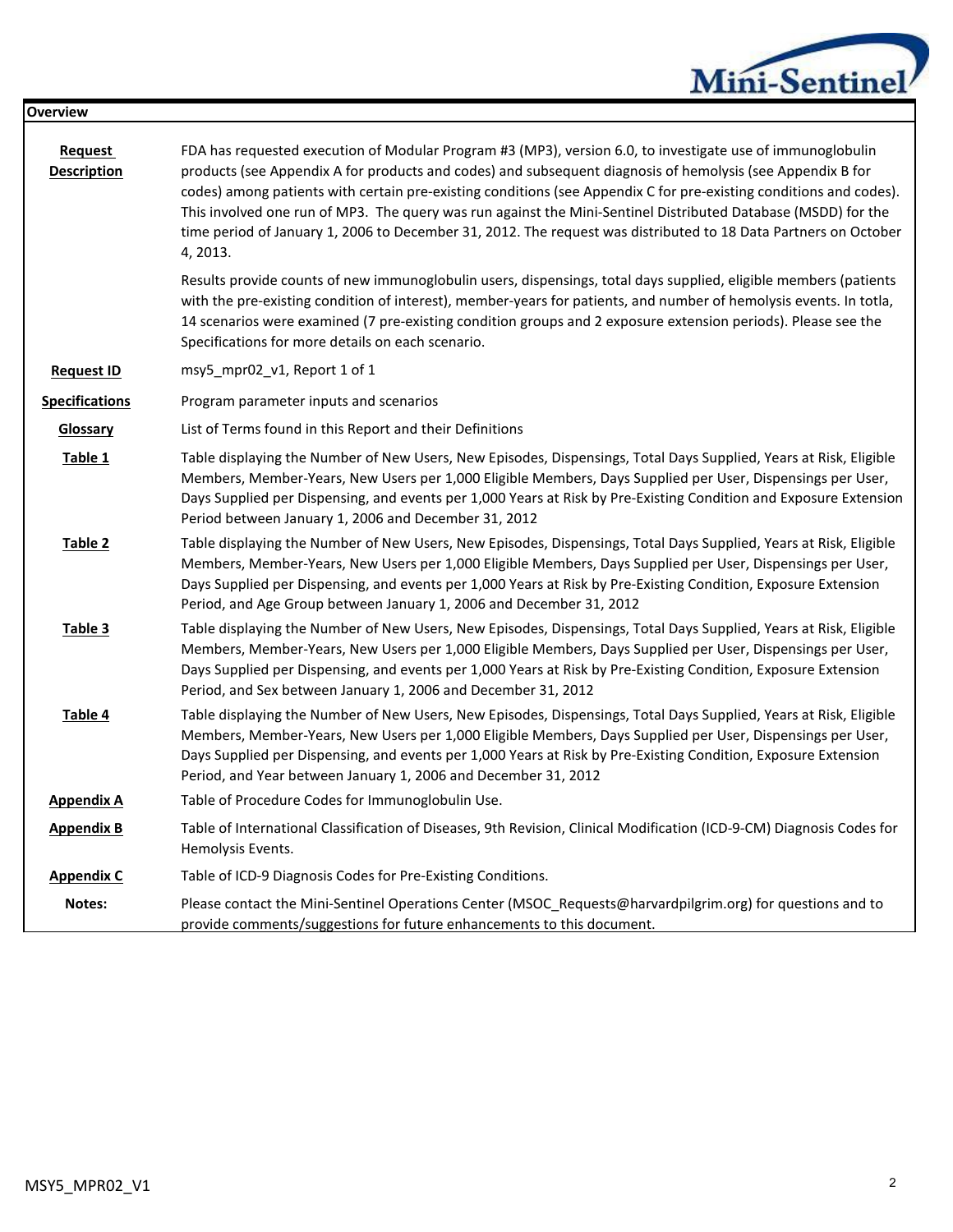

#### **Modular Program Specifications MSY5\_MPR02\_V1**

Modular Program #3, version 6.0 will be used to investigate hemolysis events (see Appendix A) following new use of several IVIg products among patients with several pre-existing conditions, including primary immune deficiency, chronic inflammatory demyelinating polyneuropathy (CIDP), Kawasaki Disease, idiopathic thrombocytopenic purpura (ITP), Guillain-Barre syndrome (GBS), and myasthenia gravis. An additional scenario will not restrict the cohort to a pre-existing condition. The query period was from January 01, 2006 to December 31, 2012, and the enrollment gap was set at 45 days. Age groups were split as follows: 0-17, 18-44, 45-64, and 65+ years. In total, 14 different scenarios will be examined in this report with differing pre-existing condition cohorts and episode extension periods. See below for a description of each of these scenarios.

| <b>Coverage Requirement</b>      | Drug and Medical Coverage            |
|----------------------------------|--------------------------------------|
| <b>Query Period</b>              | January 1, 2006 to December 31, 2012 |
| <b>Enrollment Gap</b>            | 45 Days                              |
| <b>Enrollment Days</b>           | 90                                   |
| <b>Age Stratifications</b>       | $0-17, 18 - 44, 45-64, 65+$          |
| <b>Minimum Days Supplied and</b> |                                      |
| <b>Minimum Episode Duration</b>  | 0 Days                               |

|                 |                                 |                  | <b>Pre-Existing Condition</b> |                | Drug/Exposure<br>Event/Outcome       |                                                |                                                |                |                                              |          |          |           |             |        |                          |                               |                 |
|-----------------|---------------------------------|------------------|-------------------------------|----------------|--------------------------------------|------------------------------------------------|------------------------------------------------|----------------|----------------------------------------------|----------|----------|-----------|-------------|--------|--------------------------|-------------------------------|-----------------|
|                 | Pre-Existing Inclusion/ Lookbac |                  |                               | Lookbac        | Care<br><b>Setting</b>               | Incident                                       | Incident<br>w/ respect Episode                 |                | Episode<br><b>Extension Washou Incidence</b> |          |          | Event/    | Incident w/ |        | <b>Washout Incidence</b> | Care<br><b>Setting</b>        | <b>Blackout</b> |
| <b>Scenario</b> | Condition                       | <b>Exclusion</b> | k Start                       | k End          | <b>PDX</b>                           | exposure                                       | to:                                            | Gap            | Period                                       | t (days) | Type*    | Outcome   | respect to: | (days) | Type**                   | <b>PDx</b>                    | Period          |
| 1               | Primary<br>immune<br>deficiency | Include          | $-90$                         | $\overline{7}$ | $IP^*$ , $ED^*$ ,<br>$OA^*$ , $AV^*$ | All<br>Specified<br><b>IVIg</b>                | All<br>Specified<br><b>IVIg</b>                | $\overline{2}$ | 3                                            | 20       | Multiple | Hemolysis | Hemolysis   | 90     | Multiple                 | $IP^*$ , $ED^*$ ,<br>OA*, AV* | $\mathbf 0$     |
| $\overline{2}$  | <b>CIDP</b>                     | Include          | $-90$                         | $\overline{7}$ | $IP^*$ , $ED^*$ ,<br>$OA^*$ , $AV^*$ | All<br>Specified                               | All<br>Specified                               | $\overline{2}$ | 3                                            | 20       | Multiple | Hemolysis | Hemolysis   | 90     | Multiple                 | $IP^*$ , $ED^*$ ,<br>OA*, AV* | $\mathbf 0$     |
| 3               | Kawasaki<br><b>Disease</b>      | Include          | $-14$                         | $\overline{7}$ | $IP^*$ , $ED^*$ ,<br>$OA^*$ , $AV^*$ | <b>IVIg</b><br>All<br>Specified                | <b>IVIg</b><br>All<br>Specified                | $\overline{2}$ | 3                                            | 20       | Multiple | Hemolysis | Hemolysis   | 90     | Multiple                 | $IP^*$ , $ED^*$ ,<br>OA*, AV* | $\mathbf 0$     |
| 4               | <b>ITP</b>                      | Include          | $-14$                         | $\overline{7}$ | $IP^*$ , $ED^*$ ,<br>$OA^*$ , $AV^*$ | <b>IVIg</b><br>All<br>Specified                | <b>IVIg</b><br>All<br>Specified                | $\overline{2}$ | 3                                            | 20       | Multiple | Hemolysis | Hemolysis   | 90     | Multiple                 | $IP^*$ , $ED^*$ ,<br>OA*, AV* | $\mathbf 0$     |
| 5               | Myasthenia<br>gravis            | Include          | $-14$                         | $\overline{7}$ | $IP^*$ , $ED^*$ ,<br>$OA^*$ , $AV^*$ | <b>IVIg</b><br>All<br>Specified                | <b>IVIg</b><br>All<br>Specified                | $\overline{2}$ | 3                                            | 20       | Multiple | Hemolysis | Hemolysis   | 90     | Multiple                 | $IP^*$ , $ED^*$ ,<br>OA*, AV* | $\mathbf 0$     |
| 6               | <b>GBS</b>                      | Include          | $-14$                         | $\overline{7}$ | $IP^*$ , $ED^*$ ,<br>$OA^*$ , $AV^*$ | <b>IVIg</b><br>All<br>Specified                | <b>IVIg</b><br>All<br>Specified                | $\overline{2}$ | 3                                            | 20       | Multiple | Hemolysis | Hemolysis   | 90     | Multiple                 | $IP^*$ , $ED^*$ ,<br>OA*, AV* | $\mathbf 0$     |
| 7               | None                            | <b>NA</b>        | <b>NA</b>                     | <b>NA</b>      | <b>NA</b>                            | <b>IVIg</b><br>All<br>Specified<br><b>IVIg</b> | <b>IVIg</b><br>All<br>Specified<br><b>IVIg</b> | $\overline{2}$ | 3                                            | 20       | Multiple | Hemolysis | Hemolysis   | 90     | Multiple                 | $IP^*$ , $ED^*$ ,<br>OA*, AV* | $\mathbf 0$     |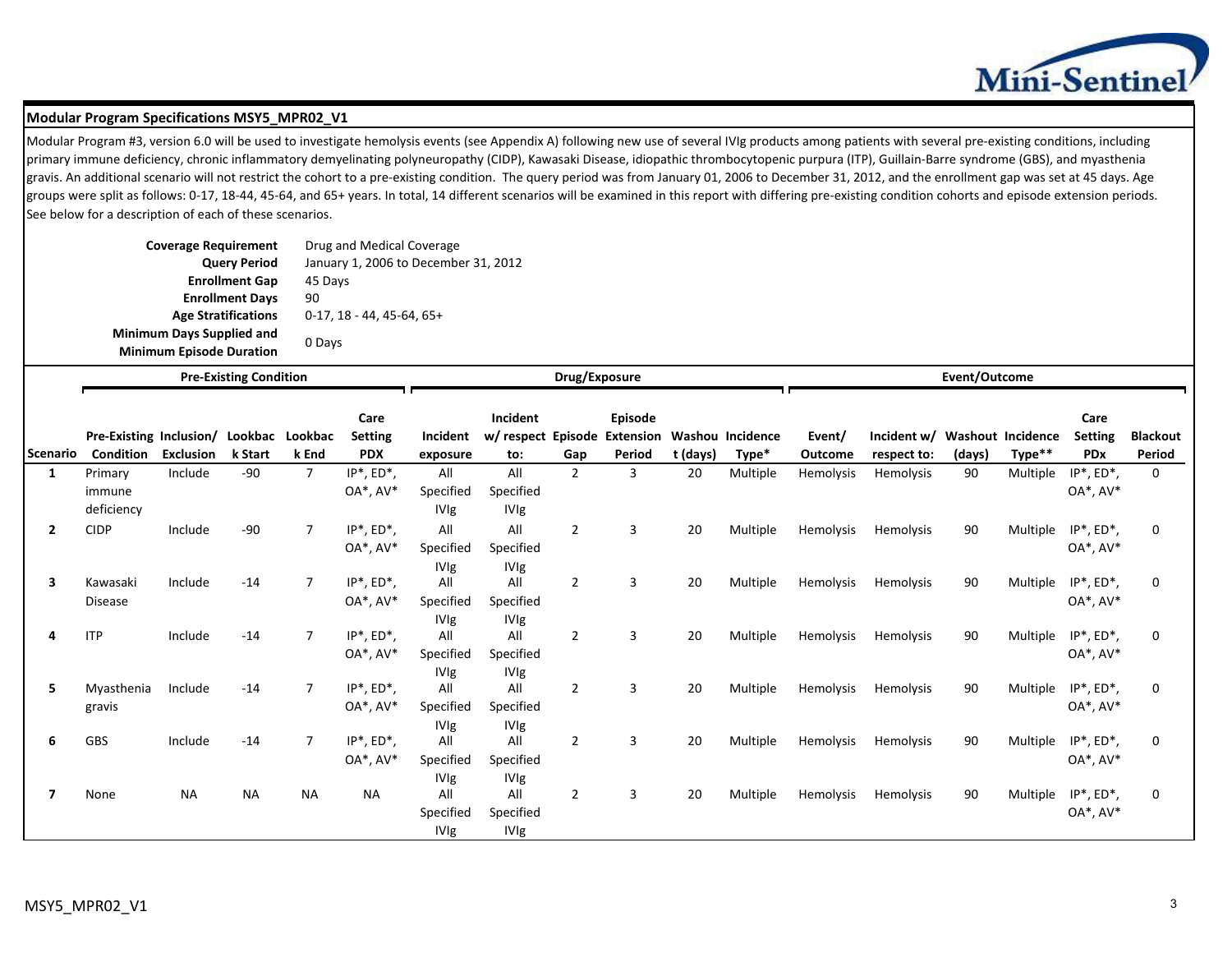

**Modular Program Specifications MSY5\_MPR02\_V1** 

|          |                         |                  | <b>Pre-Existing Condition</b> |                |                   |             |                              | Drug/Exposure  |         |          |                  |                |                  | Event/Outcome            |          |                   |                 |
|----------|-------------------------|------------------|-------------------------------|----------------|-------------------|-------------|------------------------------|----------------|---------|----------|------------------|----------------|------------------|--------------------------|----------|-------------------|-----------------|
|          |                         |                  |                               |                | Care              |             | Incident                     |                | Episode |          |                  |                |                  |                          |          | Care              |                 |
|          | Pre-Existing Inclusion/ |                  | Lookbac                       | Lookbac        | <b>Setting</b>    | Incident    | w/ respect Episode Extension |                |         |          | Washou Incidence | Event/         | Incident w/      | <b>Washout Incidence</b> |          | <b>Setting</b>    | <b>Blackout</b> |
| Scenario | <b>Condition</b>        | <b>Exclusion</b> | k Start                       | k End          | <b>PDX</b>        | exposure    | to:                          | Gap            | Period  | t (days) | Type*            | <b>Outcome</b> | respect to:      | (days)                   | Type**   | <b>PDx</b>        | Period          |
| 8        | Primary                 | Include          | $-90$                         | $\overline{7}$ | $IP^*$ , $ED^*$ , | All         | All                          | $\overline{2}$ | 10      | 20       | Multiple         | Hemolysis      | Hemolysis        | 90                       | Multiple | $IP^*$ , $ED^*$ , | $\mathbf 0$     |
|          | immune                  |                  |                               |                | $OA^*$ , $AV^*$   | Specified   | Specified                    |                |         |          |                  |                |                  |                          |          | $OA^*$ , $AV^*$   |                 |
|          | deficiency              |                  |                               |                |                   | <b>IVIg</b> | IVIg                         |                |         |          |                  |                |                  |                          |          |                   |                 |
| 9        | <b>CIDP</b>             | Include          | $-90$                         | $\overline{7}$ | $IP^*$ , $ED^*$ , | All         | All                          | $\overline{2}$ | 10      | 20       | Multiple         | Hemolysis      | <b>Hemolysis</b> | 90                       | Multiple | $IP^*$ , $ED^*$ , | $\mathbf 0$     |
|          |                         |                  |                               |                | $OA^*$ , $AV^*$   | Specified   | Specified                    |                |         |          |                  |                |                  |                          |          | OA*, AV*          |                 |
|          |                         |                  |                               |                |                   | <b>IVIg</b> | <b>IVIg</b>                  |                |         |          |                  |                |                  |                          |          |                   |                 |
| 10       | Kawasaki                | Include          | $-14$                         | $\overline{7}$ | $IP^*$ , $ED^*$ , | All         | All                          | $\overline{2}$ | 10      | 20       | Multiple         | Hemolysis      | Hemolysis        | 90                       | Multiple | $IP^*$ , $ED^*$ , | $\mathbf{0}$    |
|          | Disease                 |                  |                               |                | $OA^*$ , $AV^*$   | Specified   | Specified                    |                |         |          |                  |                |                  |                          |          | OA*, AV*          |                 |
|          |                         |                  |                               |                |                   | <b>IVIg</b> | <b>IVIg</b>                  |                |         |          |                  |                |                  |                          |          |                   |                 |
| 11       | <b>ITP</b>              | Include          | $-14$                         | $\overline{7}$ | $IP^*$ , $ED^*$ , | All         | All                          | $\overline{2}$ | 10      | 20       | Multiple         | Hemolysis      | Hemolysis        | 90                       | Multiple | $IP^*$ , $ED^*$ , | $\mathbf 0$     |
|          |                         |                  |                               |                | $OA^*$ , $AV^*$   | Specified   | Specified                    |                |         |          |                  |                |                  |                          |          | OA*, AV*          |                 |
|          |                         |                  |                               |                |                   | <b>IVIg</b> | IVIg                         |                |         |          |                  |                |                  |                          |          |                   |                 |
| 12       | Myasthenia              | Include          | $-14$                         | $\overline{7}$ | $IP^*$ , $ED^*$ , | All         | All                          | $\overline{2}$ | 10      | 20       | Multiple         | Hemolysis      | <b>Hemolysis</b> | 90                       | Multiple | $IP^*$ , $ED^*$ , | $\mathbf 0$     |
|          | gravis                  |                  |                               |                | $OA^*$ , $AV^*$   | Specified   | Specified                    |                |         |          |                  |                |                  |                          |          | OA*, AV*          |                 |
|          |                         |                  |                               |                |                   | <b>IVIg</b> | <b>IVIg</b>                  |                |         |          |                  |                |                  |                          |          |                   |                 |
| 13       | GBS                     | Include          | $-14$                         | $\overline{7}$ | $IP^*$ , $ED^*$ , | All         | All                          | $\overline{2}$ | 10      | 20       | Multiple         | Hemolysis      | Hemolysis        | 90                       | Multiple | $IP^*$ , $ED^*$ , | $\mathbf 0$     |
|          |                         |                  |                               |                | OA*, AV*          | Specified   | Specified                    |                |         |          |                  |                |                  |                          |          | OA*, AV*          |                 |
|          |                         |                  |                               |                |                   | <b>IVIg</b> | <b>IVIg</b>                  |                |         |          |                  |                |                  |                          |          |                   |                 |
| 14       | None                    | <b>NA</b>        | <b>NA</b>                     | <b>NA</b>      | <b>NA</b>         | All         | All                          | 2              | 10      | 20       | Multiple         | Hemolysis      | <b>Hemolysis</b> | 90                       | Multiple | $IP^*$ , $ED^*$ , | $\mathbf 0$     |
|          |                         |                  |                               |                |                   | Specified   | Specified                    |                |         |          |                  |                |                  |                          |          | $OA^*$ , $AV^*$   |                 |
|          |                         |                  |                               |                |                   | <b>IVIg</b> | IVIg                         |                |         |          |                  |                |                  |                          |          |                   |                 |

\*Multiple incidence type for the exposure will consider all incident episodes for each user during the query period that satisfies the Washout Period criteria.

\*\*Multiple incidence type for the event will only consider the first event for each episode that satisfies the Washout Period criteria of 90 days, but there can be more than one event per user since the Mult exposure incidence type will allow for more than one episode.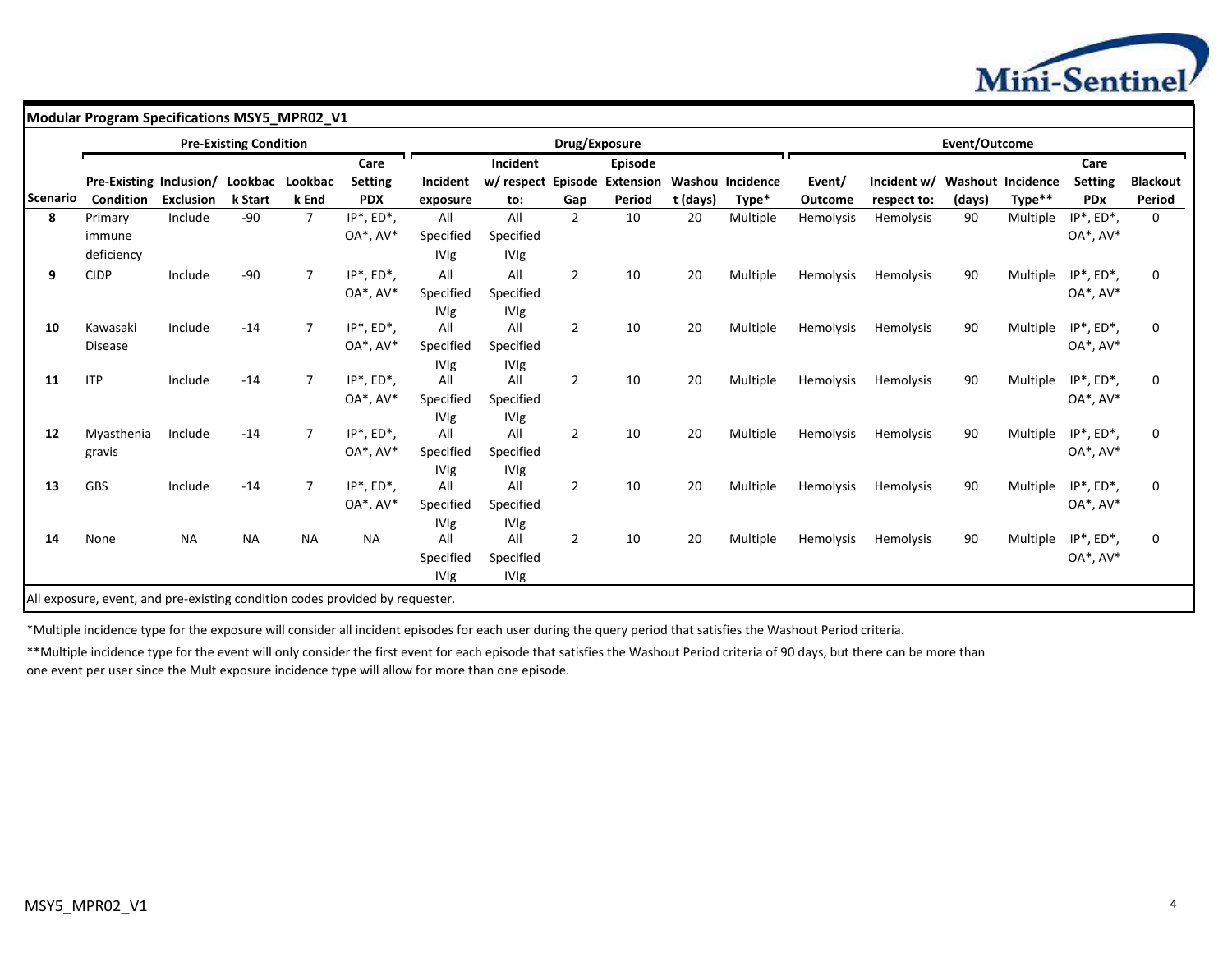

### **Glossary of Terms in Modular Program 3\***

**Blackout Period** - number of days at the beginning of a treatment episode that events are to be ignored. If an event occurs during the blackout period, the episode is excluded.

**Care Setting** - type of medical encounter or facility where the exposure, event, or condition code was recorded. Possible care settings include: Inpatient Hospital Stay (IP), Non-Acute Institutional Stay (IS), Emergency Department (ED), Ambulatory Visit (AV), and Other Ambulatory Visit (OA).

**Days at Risk** - number of days supplied plus any episode gaps and exposure extension periods.

**Eligible Members** - number of members eligible for an incident treatment episode (defined by the drug/exposure and event washout periods) with drug and medical coverage during the query period.

**Enrollment Days -** irrespective of what query incidence type (WASHTYP) is specified, this is an optional parameter to further restrict the number of days of continuous enrollment prior to start of new incident treatment episode to reach a certain minimum. This parameter is used to ensure that appropriate enrollment requirements are met. Since at least washout period days of enrollment must be found prior to index date this minimum enrollment days requirement can only be binding if enrollment days > washout period days.

**Enrollment Gap -** number of days allowed between two consecutive enrollment periods without breaking a "continuously enrolled" sequence.

**Episode Gap -** number of days allowed between two (or more) consecutive exposures (dispensings/procedures) to be considered the same treatment episode.

**Exposure Extension Period -** number of days post treatment period in which the outcomes/events are counted for a treatment episode.

**Incidence Type (drug/exposure)-** *Minimum incidence type* will consider the first treatment episode in the query period as long as it is the first treatment episode in the user's entire available history. *Single* and *Multiple incidence types* will use the washout period to establish incidence, however *Single* will only consider the first treatment episode whereas *Multiple* will consider all qualifying incident treatment episodes.

**Incidence Type (event/outcome)-** *Minimum incidence type* considers the first event in a valid episode as long as it is the first event in the user's entire available history. *Multiple incidence type* uses the washout period to establish incidence and considers all qualifying incident treatment episodes. The program will only consider one event per episode, but the *Multiple incidence type* will consider more than one event per user if a user has more than one incident episode.

**Lookback Period (pre-existing condition) -** number of days wherein a member is required to have evidence of pre-existing condition (diagnosis/procedure/drug dispensing).

**Member-Days -** sum of all days of enrollment with medical and drug coverage\*\* in the query period preceded by an exposure washout period.

**Minimum Days Supplied -** specifies a minimum number of days in length of the days supplied for the episode to be considered.

**Minimum Episode Duration -** specifies a minimum number of days in length of the episode for it to be considered.

**New Episodes -** new treatment episodes; length of episode is determined by days supplied in one dispensing (or consecutive dispensings bridged by the episode gap.

**New Users -** number of members with incident exposure during the query period. Member must have no evidence of exposure (s) of interest (defined by incidence criteria) in the prior washout period. A user may only be counted once in a query period.

**Principal Diagnosis -** diagnosis or condition established to be chiefly responsible for admission of the patient to the hospital. YES will only consider diagnoses flagged as Principal.

**Query Period -** period in which the modular program looks for exposures and outcomes of interest.

**Total Days Supplied -** number of days supplied for all dispensings in qualifying treatment episodes.

**Washout Period (drug/exposure)\*\* -** number of days a user is required to have no evidence of prior exposure (drug dispensing/procedure) and continuous drug and medical coverage prior to an incident treatment episode.

**Washout Period (event/outcome)\*\* -** number of days a user is required to have no evidence of a prior event (procedure/diagnosis) and continuous drug and medical coverage prior to an incident treatment episode.

\*all terms may not be used in this report

\*\*incident treatment episodes must be incident to both the exposure and the event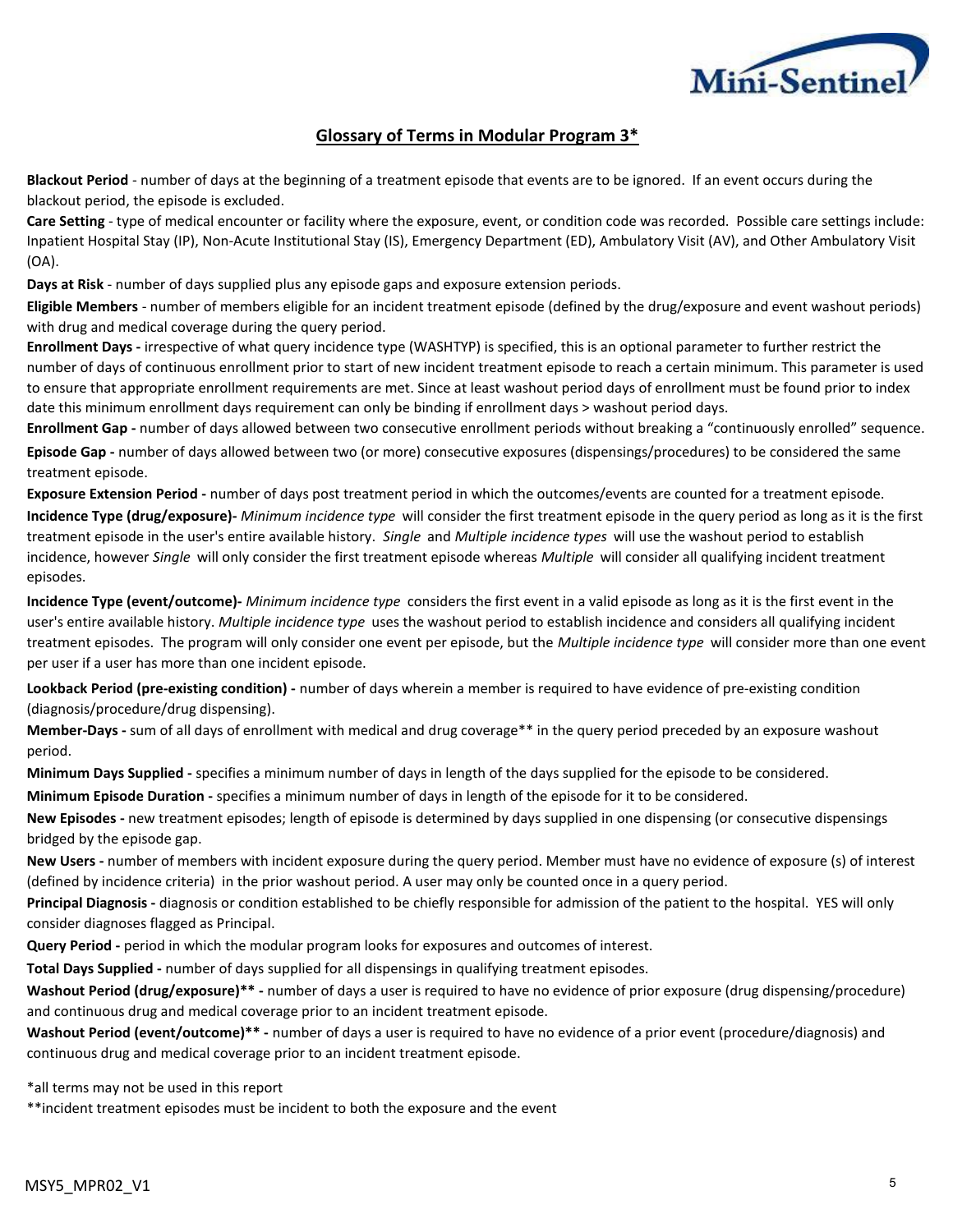

|                                 |              |                 |                    |                   |             |                |                |                     | New Users /    | Days        |                    | Days              |                      |
|---------------------------------|--------------|-----------------|--------------------|-------------------|-------------|----------------|----------------|---------------------|----------------|-------------|--------------------|-------------------|----------------------|
|                                 | <b>New</b>   | <b>New</b>      |                    | <b>Total Davs</b> | Years at    | <b>New</b>     | Eligible       |                     | 1K Eligible    | Supplied/   | <b>Dispensings</b> | Supplied/         | Events / 1K          |
|                                 | <b>Users</b> | <b>Episodes</b> | <b>Dispensings</b> | <b>Supplied</b>   | <b>Risk</b> | <b>Events</b>  | <b>Members</b> | <b>Member-Years</b> | <b>Members</b> | <b>User</b> | / User             | <b>Dispensing</b> | <b>Years at Risk</b> |
| <b>CIDP</b>                     |              |                 |                    |                   |             |                |                |                     |                |             |                    |                   |                      |
| 3 day exposure extension        | 4,212        | 31,822          | 43,380             | 43,380            | 385.0       | 1              | 18,537         | 10,453.4            | 227.22         | 10.30       | 10.30              | 1.00              | 2.60                 |
| 10 day exposure extension       | 4,212        | 31,822          | 43,380             | 43,380            | 977.5       | 2              | 18,537         | 10,453.4            | 227.22         | 10.30       | 10.30              | 1.00              | 2.05                 |
| <b>GBS</b>                      |              |                 |                    |                   |             |                |                |                     |                |             |                    |                   |                      |
| 3 day exposure extension        | 2,013        | 4,178           | 5,598              | 5,598             | 50.4        | 8              | 22,548         | 3,730.2             | 89.28          | 2.78        | 2.78               | 1.00              | 158.77               |
| 10 day exposure extension       | 2,013        | 4,178           | 5,598              | 5,598             | 127.9       | 9              | 22,548         | 3,730.2             | 89.28          | 2.78        | 2.78               | 1.00              | 70.38                |
| <b>ITP</b>                      |              |                 |                    |                   |             |                |                |                     |                |             |                    |                   |                      |
| 3 day exposure extension        | 7,433        | 13,867          | 17,510             | 17,510            | 163.3       | 143            | 693,233        | 99,443.9            | 10.72          | 2.36        | 2.36               | 1.00              | 875.63               |
| 10 day exposure extension       | 7.433        | 13,867          | 17,510             | 17,510            | 417.9       | 174            | 693,233        | 99,443.9            | 10.72          | 2.36        | 2.36               | 1.00              | 416.41               |
| <b>Kawasaki Disease</b>         |              |                 |                    |                   |             |                |                |                     |                |             |                    |                   |                      |
| 3 day exposure extension        | 1,391        | 1,409           | 1,426              | 1,426             | 15.4        | 14             | 11,451         | 1,382.5             | 121.47         | 1.03        | 1.03               | 1.00              | 908.91               |
| 10 day exposure extension       | 1,391        | 1,409           | 1,426              | 1,426             | 41.8        | 15             | 11,451         | 1,382.5             | 121.47         | 1.03        | 1.03               | 1.00              | 358.96               |
| <b>Myasthenia gravis</b>        |              |                 |                    |                   |             |                |                |                     |                |             |                    |                   |                      |
| 3 day exposure extension        | 2,047        | 11,014          | 14,816             | 14,816            | 132.7       | $\overline{7}$ | 55,053         | 14,283.1            | 37.18          | 7.24        | 7.24               | 1.00              | 52.75                |
| 10 day exposure extension       | 2,047        | 11,014          | 14,816             | 14,816            | 337.3       | 11             | 55,053         | 14,283.1            | 37.18          | 7.24        | 7.24               | 1.00              | 32.61                |
| <b>PID</b>                      |              |                 |                    |                   |             |                |                |                     |                |             |                    |                   |                      |
| 3 day exposure extension        | 16,709       | 187,534         | 191,927            | 191,927           | 2,065.7     | 110            | 284,527        | 129,490.8           | 58.73          | 11.49       | 11.49              | 1.00              | 53.25                |
| 10 day exposure extension       | 16.709       | 187,534         | 191,927            | 191,927           | 5,618.8     | 155            | 284,527        | 129,490.8           | 58.73          | 11.49       | 11.49              | 1.00              | 27.59                |
| <b>No Pre-Existing Criteria</b> |              |                 |                    |                   |             |                |                |                     |                |             |                    |                   |                      |
| 3 day exposure extension        | 49,745       | 307,991         | 343,833            | 343,833           | 3,483.3     | 388            | 96.306.654     | 220,975,457.9       | 0.52           | 6.91        | 6.91               | 1.00              | 111.39               |
| 10 day exposure extension       | 49,745       | 307,991         | 343,833            | 343,833           | 9,284.4     | 473            | 96,306,654     | 220,975,457.9       | 0.52           | 6.91        | 6.91               | 1.00              | 50.95                |

### **Table 1: Summary of Incident Immunoglobulin Use and Hemolysis in the MSDD between January 1, 2006 and December 31, 2012, by Pre-Existing Condition and Exposure Extension Period**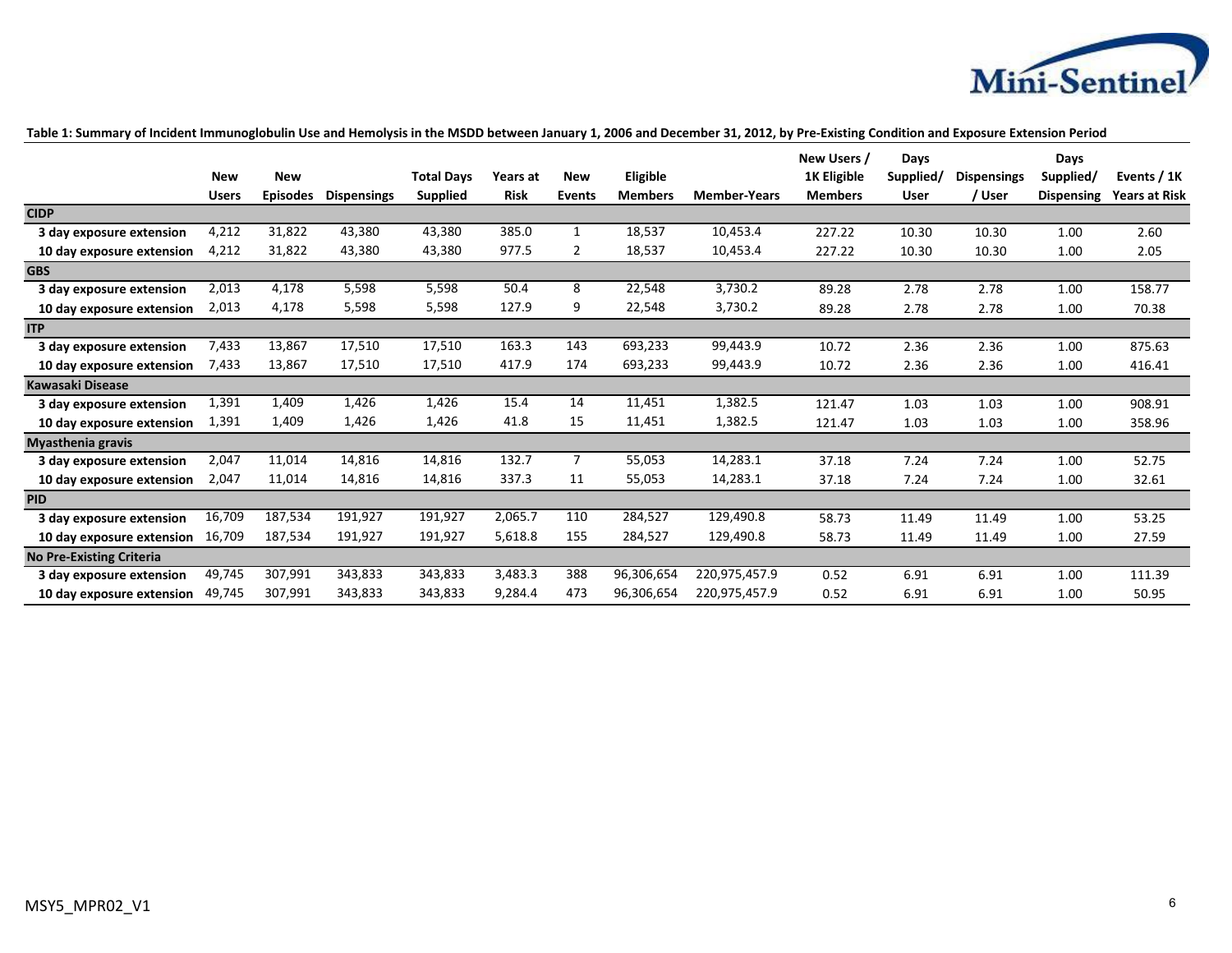

|                           | <b>New</b>   | <b>New</b>      |                    | <b>Total Days</b> | Years at    | <b>New</b>     | Eligible       |                     | New Users /<br>1K Eligible | Days<br>Supplied/ | <b>Dispensings</b> | Days<br>Supplied/ | Events / 1K                     |
|---------------------------|--------------|-----------------|--------------------|-------------------|-------------|----------------|----------------|---------------------|----------------------------|-------------------|--------------------|-------------------|---------------------------------|
|                           | <b>Users</b> | <b>Episodes</b> | <b>Dispensings</b> | <b>Supplied</b>   | <b>Risk</b> | <b>Events</b>  | <b>Members</b> | <b>Member-Years</b> | <b>Members</b>             | <b>User</b>       | / User             |                   | <b>Dispensing Years at Risk</b> |
| <b>CIDP</b>               |              |                 |                    |                   |             |                |                |                     |                            |                   |                    |                   |                                 |
| 3 day exposure extension  |              |                 |                    |                   |             |                |                |                     |                            |                   |                    |                   |                                 |
| 0 to 17 Years             | 114          | 824             | 907                | 907               | 9.3         | 0              | 349            | 178.2               | 326.65                     | 7.96              | 7.96               | 1.00              | 0.00                            |
| 18 to 44 Years            | 870          | 5,658           | 7,860              | 7,860             | 68.9        | 0              | 3,617          | 1,576.3             | 240.53                     | 9.03              | 9.03               | 1.00              | 0.00                            |
| 45 to 64 Years            | 2,233        | 17,731          | 23,662             | 23,662            | 213.0       | 0              | 9,011          | 5,063.6             | 247.81                     | 10.60             | 10.60              | 1.00              | 0.00                            |
| 65+ Years                 | 1,166        | 7,609           | 10,951             | 10,951            | 93.8        | $\mathbf{1}$   | 6,174          | 3,635.2             | 188.86                     | 9.39              | 9.39               | 1.00              | 10.66                           |
| 10 day exposure extension |              |                 |                    |                   |             |                |                |                     |                            |                   |                    |                   |                                 |
| 0 to 17 Years             | 114          | 824             | 907                | 907               | 24.8        | 0              | 349            | 178.2               | 326.65                     | 7.96              | 7.96               | 1.00              | 0.00                            |
| 18 to 44 Years            | 870          | 5,658           | 7,860              | 7,860             | 173.9       | 0              | 3,617          | 1,576.3             | 240.53                     | 9.03              | 9.03               | 1.00              | 0.00                            |
| 45 to 64 Years            | 2.233        | 17,731          | 23,662             | 23,662            | 543.2       | 0              | 9,011          | 5,063.6             | 247.81                     | 10.60             | 10.60              | 1.00              | 0.00                            |
| 65+ Years                 | 1,166        | 7,609           | 10,951             | 10,951            | 235.6       | $\overline{2}$ | 6,174          | 3,635.2             | 188.86                     | 9.39              | 9.39               | 1.00              | 8.49                            |
| <b>GBS</b>                |              |                 |                    |                   |             |                |                |                     |                            |                   |                    |                   |                                 |
| 3 day exposure extension  |              |                 |                    |                   |             |                |                |                     |                            |                   |                    |                   |                                 |
| 0 to 17 Years             | 194          | 309             | 327                | 327               | 3.5         | $\mathbf{1}$   | 1,132          | 186.3               | 171.38                     | 1.69              | 1.69               | 1.00              | 287.60                          |
| 18 to 44 Years            | 591          | 1,232           | 1,596              | 1,596             | 14.7        | 3              | 5,595          | 809.0               | 105.63                     | 2.70              | 2.70               | 1.00              | 203.71                          |
| 45 to 64 Years            | 840          | 1,703           | 2,457              | 2,457             | 21.1        | $\mathbf 0$    | 9,482          | 1,586.0             | 88.59                      | 2.93              | 2.93               | 1.00              | 0.00                            |
| 65+ Years                 | 406          | 934             | 1,218              | 1,218             | 11.1        | 4              | 6,749          | 1,148.8             | 60.16                      | 3.00              | 3.00               | 1.00              | 360.83                          |
| 10 day exposure extension |              |                 |                    |                   |             |                |                |                     |                            |                   |                    |                   |                                 |
| 0 to 17 Years             | 194          | 309             | 327                | 327               | 9.3         | $\mathbf{1}$   | 1,132          | 186.3               | 171.38                     | 1.69              | 1.69               | 1.00              | 108.09                          |
| 18 to 44 Years            | 591          | 1,232           | 1,596              | 1,596             | 37.6        | 3              | 5,595          | 809.0               | 105.63                     | 2.70              | 2.70               | 1.00              | 79.87                           |
| 45 to 64 Years            | 840          | 1,703           | 2,457              | 2,457             | 52.6        | 0              | 9,482          | 1,586.0             | 88.59                      | 2.93              | 2.93               | 1.00              | 0.00                            |
| 65+ Years                 | 406          | 934             | 1,218              | 1,218             | 28.5        | 5              | 6,749          | 1,148.8             | 60.16                      | 3.00              | 3.00               | 1.00              | 175.33                          |
| <b>ITP</b>                |              |                 |                    |                   |             |                |                |                     |                            |                   |                    |                   |                                 |
| 3 day exposure extension  |              |                 |                    |                   |             |                |                |                     |                            |                   |                    |                   |                                 |
| 0 to 17 Years             | 1,649        | 2,707           | 2,817              | 2,817             | 29.7        | 30             | 39,455         | 5,246.3             | 41.79                      | 1.71              | 1.71               | 1.00              | 1009.07                         |
| 18 to 44 Years            | 1,756        | 3,138           | 4,154              | 4,154             | 37.7        | 45             | 146,828        | 18,678.7            | 11.96                      | 2.37              | 2.37               | 1.00              | 1193.89                         |
| 45 to 64 Years            | 2,246        | 4,519           | 6,002              | 6,002             | 54.4        | 34             | 245,493        | 34,660.2            | 9.15                       | 2.67              | 2.67               | 1.00              | 624.55                          |
| 65+ Years                 | 1,848        | 3,503           | 4,537              | 4,537             | 41.4        | 34             | 271,727        | 40,858.7            | 6.80                       | 2.46              | 2.46               | 1.00              | 820.30                          |

**Table 2: Summary of Incident Immunoglobulin Use and Hemolysis in the MSDD between January 1, 2006 and December 31, 2012, by Pre-Existing Condition, Exposure Extension Period, and Age Group**

MSY5\_MPR02\_V1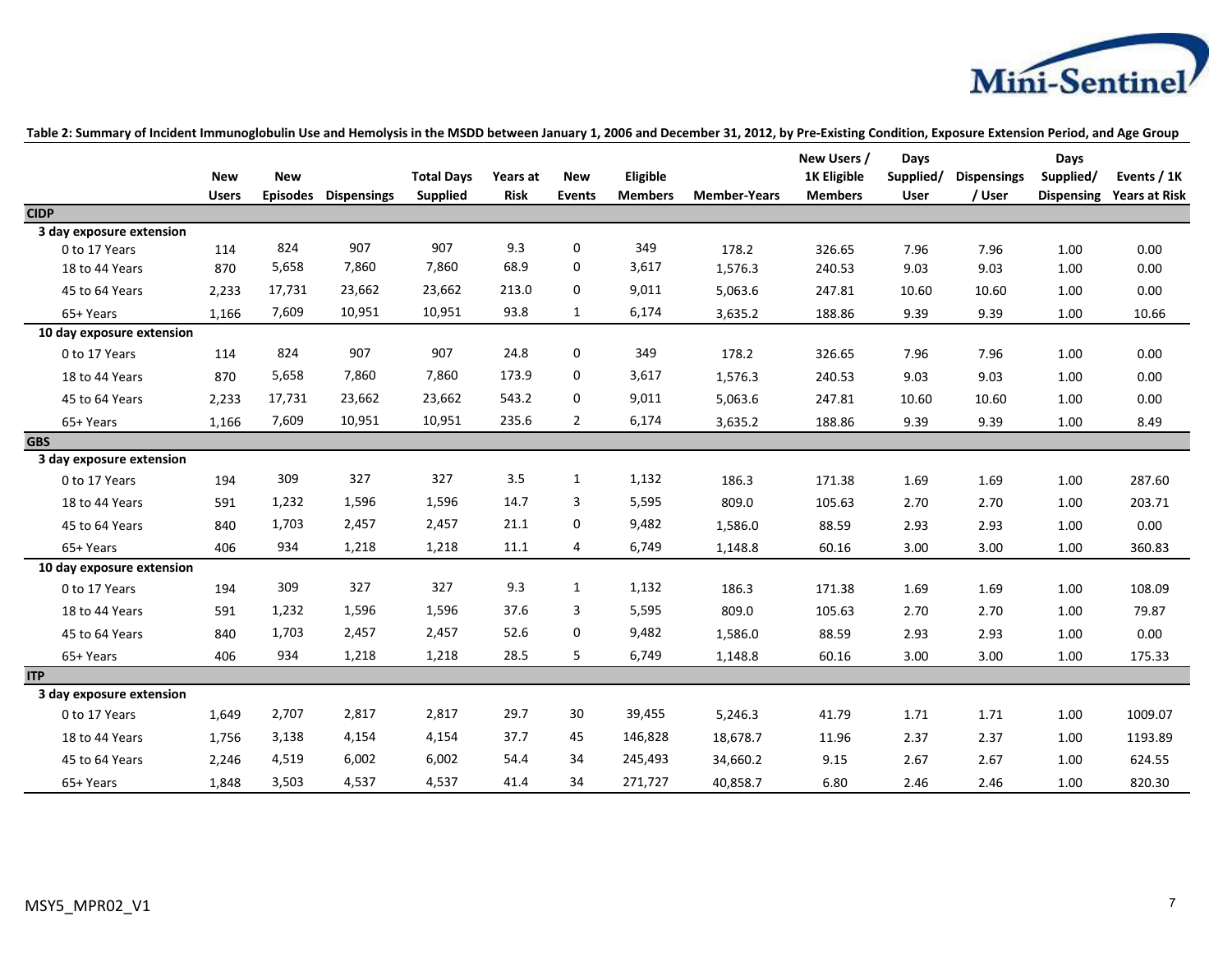

|                           |                            |                               |                    |                                      |                         |                             |                            |                     | New Users /                          | Days              |                              | Days                           |                                     |
|---------------------------|----------------------------|-------------------------------|--------------------|--------------------------------------|-------------------------|-----------------------------|----------------------------|---------------------|--------------------------------------|-------------------|------------------------------|--------------------------------|-------------------------------------|
|                           | <b>New</b><br><b>Users</b> | <b>New</b><br><b>Episodes</b> | <b>Dispensings</b> | <b>Total Days</b><br><b>Supplied</b> | Years at<br><b>Risk</b> | <b>New</b><br><b>Events</b> | Eligible<br><b>Members</b> | <b>Member-Years</b> | <b>1K Eligible</b><br><b>Members</b> | Supplied/<br>User | <b>Dispensings</b><br>/ User | Supplied/<br><b>Dispensing</b> | Events / 1K<br><b>Years at Risk</b> |
| <b>ITP</b> (continued)    |                            |                               |                    |                                      |                         |                             |                            |                     |                                      |                   |                              |                                |                                     |
| 10 day exposure extension |                            |                               |                    |                                      |                         |                             |                            |                     |                                      |                   |                              |                                |                                     |
| 0 to 17 Years             | 1,649                      | 2,707                         | 2,817              | 2,817                                | 79.9                    | 34                          | 39,455                     | 5,246.3             | 41.79                                | 1.71              | 1.71                         | 1.00                           | 425.67                              |
| 18 to 44 Years            | 1,756                      | 3,138                         | 4,154              | 4,154                                | 94.2                    | 53                          | 146,828                    | 18,678.7            | 11.96                                | 2.37              | 2.37                         | 1.00                           | 562.81                              |
| 45 to 64 Years            | 2,246                      | 4,519                         | 6,002              | 6,002                                | 137.4                   | 45                          | 245,493                    | 34,660.2            | 9.15                                 | 2.67              | 2.67                         | 1.00                           | 327.60                              |
| 65+ Years                 | 1,848                      | 3,503                         | 4,537              | 4,537                                | 106.5                   | 42                          | 271,727                    | 40,858.7            | 6.80                                 | 2.46              | 2.46                         | 1.00                           | 394.54                              |
| <b>Kawasaki Disease</b>   |                            |                               |                    |                                      |                         |                             |                            |                     |                                      |                   |                              |                                |                                     |
| 3 day exposure extension  |                            |                               |                    |                                      |                         |                             |                            |                     |                                      |                   |                              |                                |                                     |
| 0 to 17 Years             | 1,382                      | 1,400                         | 1,417              | 1,417                                | 15.3                    | 14                          | 9,459                      | 1,185.4             | 146.10                               | 1.03              | 1.03                         | 1.00                           | 914.76                              |
| 18 to 44 Years            | 6                          | 6                             | 6                  | 6                                    | 0.1                     | $\mathbf{0}$                | 1,405                      | 139.6               | 4.27                                 | 1.00              | 1.00                         | 1.00                           | 0.00                                |
| 45 to 64 Years            | $\overline{2}$             | $\overline{2}$                | $\overline{2}$     | $\overline{2}$                       | 0.0                     | $\Omega$                    | 445                        | 39.4                | 4.49                                 | 1.00              | 1.00                         | 1.00                           | 0.00                                |
| 65+ Years                 | $\mathbf{1}$               | $\mathbf{1}$                  | $\mathbf{1}$       | $\mathbf{1}$                         | 0.0                     | $\mathbf 0$                 | 244                        | 18.1                | 4.10                                 | 1.00              | 1.00                         | 1.00                           | 0.00                                |
| 10 day exposure extension |                            |                               |                    |                                      |                         |                             |                            |                     |                                      |                   |                              |                                |                                     |
| 0 to 17 Years             | 1,382                      | 1,400                         | 1,417              | 1,417                                | 41.5                    | 15                          | 9,459                      | 1,185.4             | 146.10                               | 1.03              | 1.03                         | 1.00                           | 361.30                              |
| 18 to 44 Years            | 6                          | 6                             | 6                  | 6                                    | 0.2                     | $\mathbf{0}$                | 1,405                      | 139.6               | 4.27                                 | 1.00              | 1.00                         | 1.00                           | 0.00                                |
| 45 to 64 Years            | $\overline{2}$             | $\overline{2}$                | $\overline{2}$     | $\overline{2}$                       | 0.1                     | $\Omega$                    | 445                        | 39.4                | 4.49                                 | 1.00              | 1.00                         | 1.00                           | 0.00                                |
| 65+ Years                 | $\mathbf{1}$               | $\mathbf{1}$                  | $\mathbf{1}$       | $\mathbf{1}$                         | 0.0                     | 0                           | 244                        | 18.1                | 4.10                                 | 1.00              | 1.00                         | 1.00                           | 0.00                                |
| <b>Myasthenia gravis</b>  |                            |                               |                    |                                      |                         |                             |                            |                     |                                      |                   |                              |                                |                                     |
| 3 day exposure extension  |                            |                               |                    |                                      |                         |                             |                            |                     |                                      |                   |                              |                                |                                     |
| 0 to 17 Years             | 76                         | 278                           | 326                | 326                                  | 3.2                     | 0                           | 6,329                      | 1,283.3             | 12.01                                | 4.29              | 4.29                         | 1.00                           | 0.00                                |
| 18 to 44 Years            | 503                        | 2,798                         | 3,483              | 3,483                                | 32.9                    | 1                           | 11,396                     | 2,245.8             | 44.14                                | 6.92              | 6.92                         | 1.00                           | 30.43                               |
| 45 to 64 Years            | 896                        | 5,166                         | 6,842              | 6,842                                | 61.9                    | 5                           | 21,174                     | 4,951.4             | 42.32                                | 7.64              | 7.64                         | 1.00                           | 80.79                               |
| 65+ Years                 | 628                        | 2,772                         | 4,165              | 4,165                                | 34.7                    | 1                           | 17,540                     | 5,802.5             | 35.80                                | 6.63              | 6.63                         | 1.00                           | 28.78                               |
| 10 day exposure extension |                            |                               |                    |                                      |                         |                             |                            |                     |                                      |                   |                              |                                |                                     |
| 0 to 17 Years             | 76                         | 278                           | 326                | 326                                  | 8.4                     | 0                           | 6,329                      | 1,283.3             | 12.01                                | 4.29              | 4.29                         | 1.00                           | 0.00                                |
| 18 to 44 Years            | 503                        | 2,798                         | 3,483              | 3,483                                | 84.7                    | $\overline{2}$              | 11,396                     | 2,245.8             | 44.14                                | 6.92              | 6.92                         | 1.00                           | 23.60                               |
| 45 to 64 Years            | 896                        | 5,166                         | 6,842              | 6,842                                | 157.6                   | 8                           | 21,174                     | 4,951.4             | 42.32                                | 7.64              | 7.64                         | 1.00                           | 50.75                               |
| 65+ Years                 | 628                        | 2,772                         | 4,165              | 4,165                                | 86.5                    | $\mathbf{1}$                | 17,540                     | 5,802.5             | 35.80                                | 6.63              | 6.63                         | 1.00                           | 11.56                               |

**Table 2: Summary of Incident Immunoglobulin Use and Hemolysis in the MSDD between January 1, 2006 and December 31, 2012, by Pre-Existing Condition, Exposure Extension Period, and Age Group**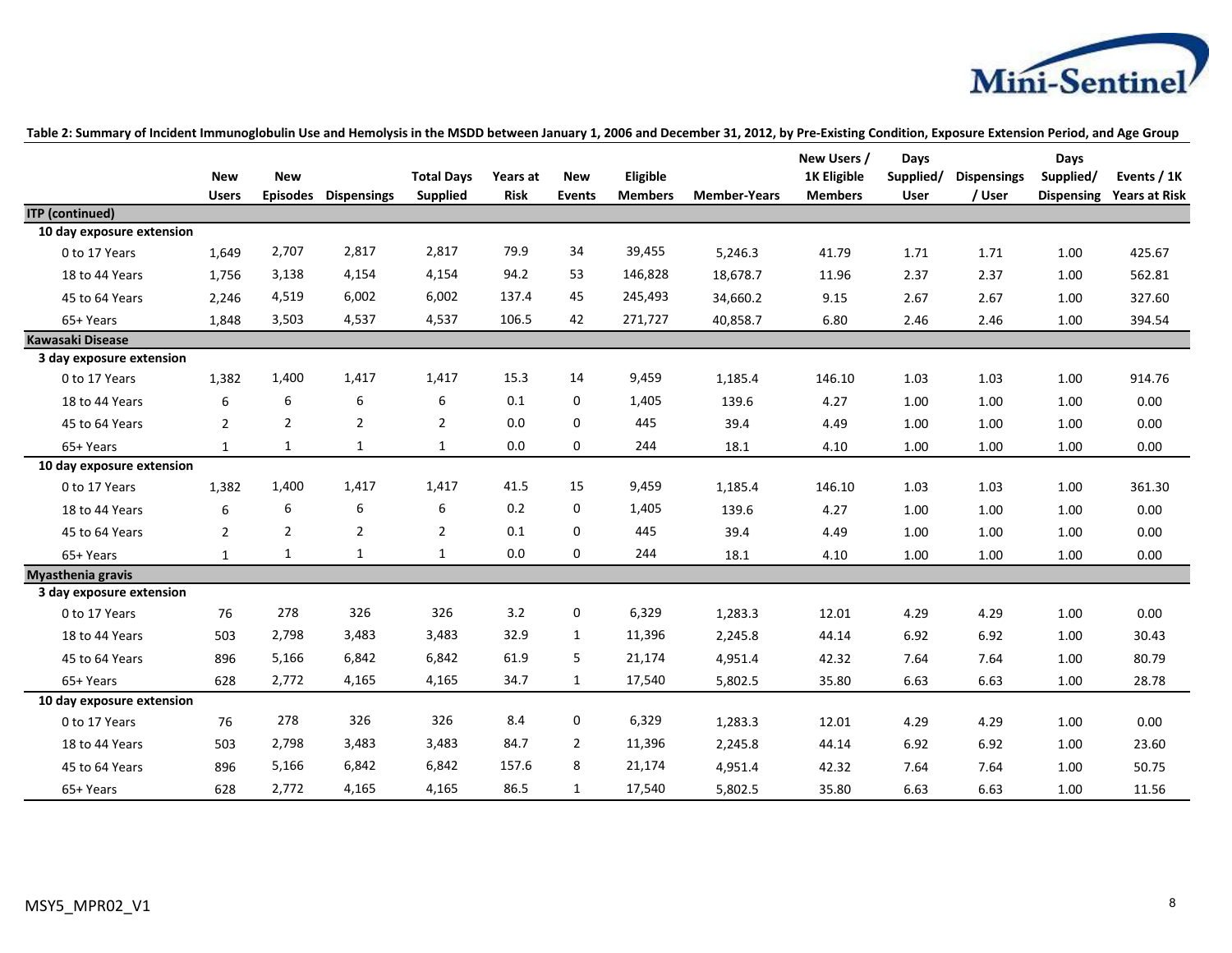

|                                 | <b>New</b>   | <b>New</b>      |                    | <b>Total Days</b> | Years at    | <b>New</b>    | Eligible       |                     | New Users /<br><b>1K Eligible</b> | Days<br>Supplied/ | <b>Dispensings</b> | Days<br>Supplied/ | Events / 1K          |
|---------------------------------|--------------|-----------------|--------------------|-------------------|-------------|---------------|----------------|---------------------|-----------------------------------|-------------------|--------------------|-------------------|----------------------|
|                                 | <b>Users</b> | <b>Episodes</b> | <b>Dispensings</b> | <b>Supplied</b>   | <b>Risk</b> | <b>Events</b> | <b>Members</b> | <b>Member-Years</b> | <b>Members</b>                    | <b>User</b>       | / User             | <b>Dispensing</b> | <b>Years at Risk</b> |
| <b>PID</b>                      |              |                 |                    |                   |             |               |                |                     |                                   |                   |                    |                   |                      |
| 3 day exposure extension        |              |                 |                    |                   |             |               |                |                     |                                   |                   |                    |                   |                      |
| 0 to 17 Years                   | 2,543        | 25,161          | 25,757             | 25,757            | 277.1       | 26            | 51,441         | 24,169.5            | 49.44                             | 10.13             | 10.13              | 1.00              | 93.84                |
| 18 to 44 Years                  | 3,989        | 42,054          | 42,987             | 42,987            | 463.0       | 24            | 92,436         | 36,529.7            | 43.15                             | 10.78             | 10.78              | 1.00              | 51.83                |
| 45 to 64 Years                  | 7,266        | 80,746          | 82,685             | 82,685            | 889.7       | 29            | 108,077        | 50,123.4            | 67.23                             | 11.38             | 11.38              | 1.00              | 32.59                |
| 65+ Years                       | 3,704        | 39,573          | 40,498             | 40,498            | 435.9       | 31            | 39,984         | 18,668.2            | 92.64                             | 10.93             | 10.93              | 1.00              | 71.12                |
| 10 day exposure extension       |              |                 |                    |                   |             |               |                |                     |                                   |                   |                    |                   |                      |
| 0 to 17 Years                   | 2,543        | 25,161          | 25,757             | 25,757            | 753.4       | 33            | 51,441         | 24,169.5            | 49.44                             | 10.13             | 10.13              | 1.00              | 43.80                |
| 18 to 44 Years                  | 3,989        | 42,054          | 42,987             | 42,987            | 1,258.5     | 32            | 92,436         | 36,529.7            | 43.15                             | 10.78             | 10.78              | 1.00              | 25.43                |
| 45 to 64 Years                  | 7,266        | 80,746          | 82,685             | 82,685            | 2,418.5     | 48            | 108,077        | 50,123.4            | 67.23                             | 11.38             | 11.38              | 1.00              | 19.85                |
| 65+ Years                       | 3,704        | 39,573          | 40,498             | 40,498            | 1,188.4     | 42            | 39,984         | 18,668.2            | 92.64                             | 10.93             | 10.93              | 1.00              | 35.34                |
| <b>No Pre-Existing Criteria</b> |              |                 |                    |                   |             |               |                |                     |                                   |                   |                    |                   |                      |
| 3 day exposure extension        |              |                 |                    |                   |             |               |                |                     |                                   |                   |                    |                   |                      |
| 0 to 17 Years                   | 9,420        | 40,075          | 41,308             | 41,308            | 441.9       | 77            | 23,738,645     | 50,620,185.7        | 0.40                              | 4.39              | 4.39               | 1.00              | 174.23               |
| 18 to 44 Years                  | 13,499       | 70,621          | 79,099             | 79,099            | 800.3       | 88            | 44,701,876     | 82,579,319.7        | 0.30                              | 5.86              | 5.86               | 1.00              | 109.96               |
| 45 to 64 Years                  | 18,889       | 133,778         | 151,481            | 151,481           | 1,520.0     | 113           | 27,381,698     | 64,617,573.1        | 0.69                              | 8.02              | 8.02               | 1.00              | 74.34                |
| 65+ Years                       | 9,266        | 63,517          | 71,945             | 71,945            | 721.1       | 110           | 8,252,019      | 23,158,379.4        | 1.12                              | 7.76              | 7.76               | 1.00              | 152.55               |
| 10 day exposure extension       |              |                 |                    |                   |             |               |                |                     |                                   |                   |                    |                   |                      |
| 0 to 17 Years                   | 9,420        | 40,075          | 41,308             | 41,308            | 1,198.7     | 90            | 23,738,645     | 50,620,185.7        | 0.40                              | 4.39              | 4.39               | 1.00              | 75.08                |
| 18 to 44 Years                  | 13,499       | 70,621          | 79,099             | 79,099            | 2,125.8     | 105           | 44,701,876     | 82,579,319.7        | 0.30                              | 5.86              | 5.86               | 1.00              | 49.39                |
| 45 to 64 Years                  | 18,889       | 133,778         | 151,481            | 151,481           | 4,037.8     | 141           | 27,381,698     | 64,617,573.1        | 0.69                              | 8.02              | 8.02               | 1.00              | 34.92                |
| 65+ Years                       | 9,266        | 63,517          | 71,945             | 71,945            | 1,922.2     | 137           | 8,252,019      | 23,158,379.4        | 1.12                              | 7.76              | 7.76               | 1.00              | 71.27                |

### **Table 2: Summary of Incident Immunoglobulin Use and Hemolysis in the MSDD between January 1, 2006 and December 31, 2012, by Pre-Existing Condition, Exposure Extension Period, and Age Group**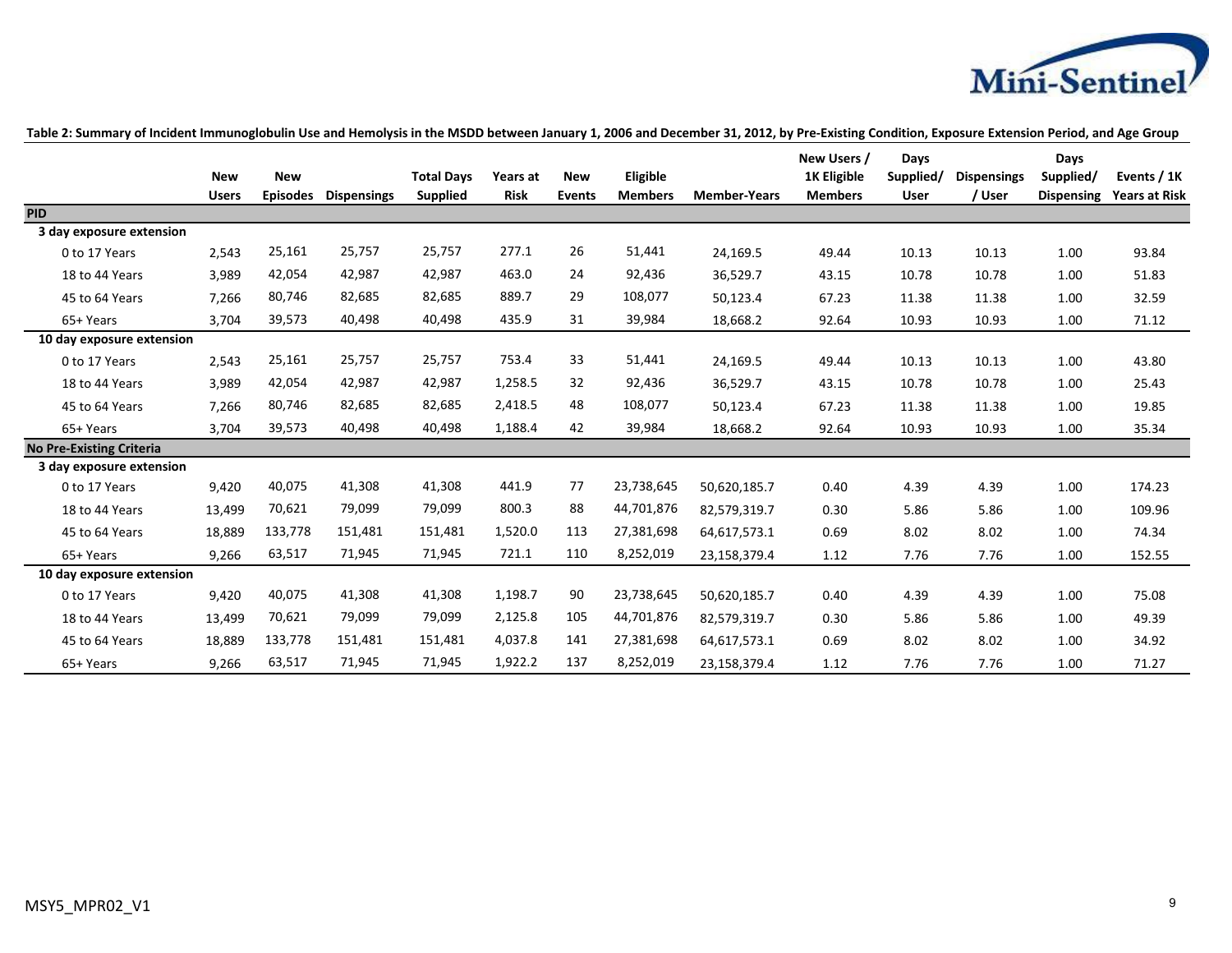

|                           | <b>New</b>   | <b>New</b>      |                    | <b>Total Days</b> | Years at    | <b>New</b>     | Eligible       |                     | New Users /<br><b>1K Eligible</b> | Days<br>Supplied/ | <b>Dispensings</b> | Days<br>Supplied/   | Events / 1K          |
|---------------------------|--------------|-----------------|--------------------|-------------------|-------------|----------------|----------------|---------------------|-----------------------------------|-------------------|--------------------|---------------------|----------------------|
|                           | <b>Users</b> | <b>Episodes</b> | <b>Dispensings</b> | <b>Supplied</b>   | <b>Risk</b> | <b>Events</b>  | <b>Members</b> | <b>Member-Years</b> | <b>Members</b>                    | User              | / User             | <b>Dispensing</b>   | <b>Years at Risk</b> |
| <b>CIDP</b>               |              |                 |                    |                   |             |                |                |                     |                                   |                   |                    |                     |                      |
| 3 day exposure extension  |              |                 |                    |                   |             |                |                |                     |                                   |                   |                    |                     |                      |
| Female                    | 1,810        | 14,121          | 19,120             | 19,120            | 170.7       | $\mathbf 0$    | 8,664          | 4,745.8             | 208.91                            | 10.56             | 10.56              | 1.00                | 0.00                 |
| Male                      | 2,402        | 17,701          | 24,260             | 24,260            | 214.3       | $\mathbf{1}$   | 9,873          | 5,707.6             | 243.29                            | 10.10             | 10.10              | 1.00                | 4.67                 |
| Unknown                   | $\mathbf 0$  | $\mathbf 0$     | 0                  | 0                 | 0.0         | $\mathbf 0$    | 0              | $0.0\,$             | $\cdots$                          | $---$             | ---                | $---$               | $\scriptstyle\cdots$ |
| 10 day exposure extension |              |                 |                    |                   |             |                |                |                     |                                   |                   |                    |                     |                      |
| Female                    | 1,810        | 14,121          | 19,120             | 19,120            | 433.4       | $\mathbf 0$    | 8,664          | 4,745.8             | 208.91                            | 10.56             | 10.56              | 1.00                | 0.00                 |
| Male                      | 2,402        | 17,701          | 24,260             | 24,260            | 544.1       | $\overline{2}$ | 9,873          | 5,707.6             | 243.29                            | 10.10             | 10.10              | 1.00                | 3.68                 |
| Unknown                   | 0            | 0               | 0                  | 0                 | 0.0         | 0              | 0              | 0.0                 | $---$                             | $---$             | $---$              | $\cdots$            | $\overline{a}$       |
| <b>GBS</b>                |              |                 |                    |                   |             |                |                |                     |                                   |                   |                    |                     |                      |
| 3 day exposure extension  |              |                 |                    |                   |             |                |                |                     |                                   |                   |                    |                     |                      |
| Female                    | 910          | 1,911           | 2,498              | 2,498             | 23.0        | 5              | 11,309         | 1,823.6             | 80.47                             | 2.75              | 2.75               | 1.00                | 217.41               |
| Male                      | 1,103        | 2,267           | 3,100              | 3,100             | 27.4        | 3              | 11,239         | 1,906.6             | 98.14                             | 2.81              | 2.81               | 1.00                | 109.53               |
| Unknown                   | 0            | $\mathbf 0$     | 0                  | 0                 | 0.0         | 0              | 0              | 0.0                 | ---                               | $\cdots$          | ---                | $\cdots$            | $\cdots$             |
| 10 day exposure extension |              |                 |                    |                   |             |                |                |                     |                                   |                   |                    |                     |                      |
| Female                    | 910          | 1,911           | 2,498              | 2,498             | 58.2        | 6              | 11,309         | 1,823.6             | 80.47                             | 2.75              | 2.75               | 1.00                | 103.04               |
| Male                      | 1,103        | 2,267           | 3,100              | 3,100             | 69.7        | 3              | 11,239         | 1,906.6             | 98.14                             | 2.81              | 2.81               | 1.00                | 43.07                |
| <b>Unknown</b>            | $\mathbf 0$  | 0               | 0                  | 0                 | 0.0         | $\mathbf 0$    | 0              | 0.0                 | $---$                             | $\cdots$          | $---$              | $\cdots$            | $---$                |
| <b>ITP</b>                |              |                 |                    |                   |             |                |                |                     |                                   |                   |                    |                     |                      |
| 3 day exposure extension  |              |                 |                    |                   |             |                |                |                     |                                   |                   |                    |                     |                      |
| Female                    | 3,751        | 7,270           | 9,186              | 9,186             | 85.8        | 77             | 330,055        | 47,512.0            | 11.36                             | 2.45              | 2.45               | 1.00                | 897.33               |
| Male                      | 3,682        | 6,597           | 8,324              | 8,324             | 77.5        | 66             | 363,155        | 51,929.9            | 10.14                             | 2.26              | 2.26               | 1.00                | 851.61               |
| Unknown                   | $\mathbf 0$  | 0               | 0                  | 0                 | 0.0         | 0              | 23             | 2.1                 | 0.00                              | $\cdots$          | $---$              | $\qquad \qquad - -$ | $\scriptstyle\cdots$ |
| 10 day exposure extension |              |                 |                    |                   |             |                |                |                     |                                   |                   |                    |                     |                      |
| Female                    | 3,751        | 7,270           | 9,186              | 9,186             | 218.9       | 93             | 330,055        | 47,512.0            | 11.36                             | 2.45              | 2.45               | 1.00                | 424.83               |
| Male                      | 3,682        | 6,597           | 8,324              | 8,324             | 198.9       | 81             | 363,155        | 51,929.9            | 10.14                             | 2.26              | 2.26               | 1.00                | 407.15               |
| Unknown                   | $\Omega$     | $\mathbf 0$     | 0                  | 0                 | 0.0         | $\Omega$       | 23             | 2.1                 | 0.00                              | $\overline{a}$    | ---                | $\cdots$            | $---$                |

### **Table 3: Summary of Incident Immunoglobulin Use and Hemolysis in the MSDD between January 1, 2006 and December 31, 2012, by Pre-Existing Condition, Exposure Extension Period, and Sex**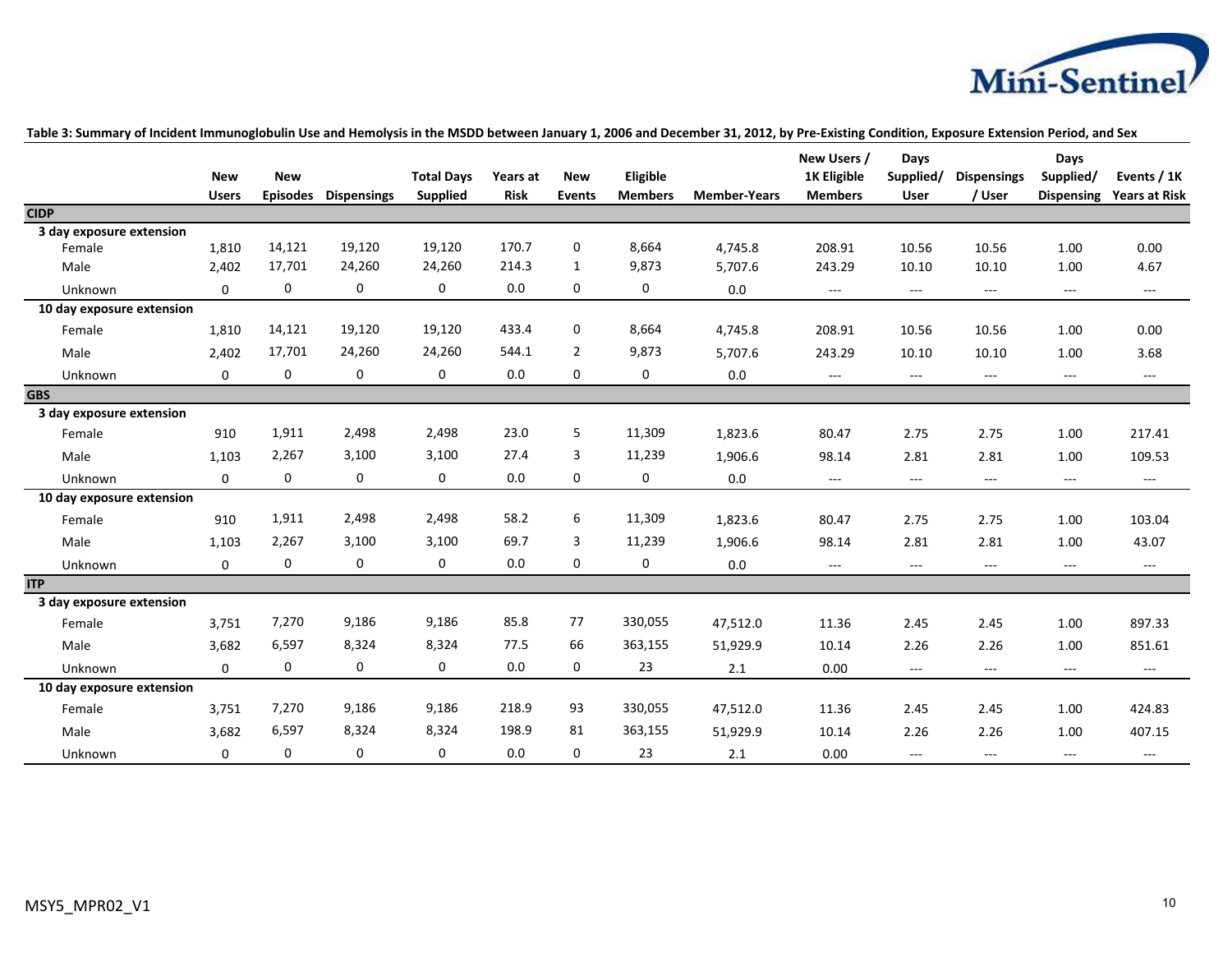

|                           |              |                 |                    |                   |             |                |                |                     | New Users /        | Days                     |                                          | Days              |                      |
|---------------------------|--------------|-----------------|--------------------|-------------------|-------------|----------------|----------------|---------------------|--------------------|--------------------------|------------------------------------------|-------------------|----------------------|
|                           | <b>New</b>   | <b>New</b>      |                    | <b>Total Days</b> | Years at    | <b>New</b>     | Eligible       |                     | <b>1K Eligible</b> | Supplied/                | <b>Dispensings</b>                       | Supplied/         | Events / 1K          |
|                           | <b>Users</b> | <b>Episodes</b> | <b>Dispensings</b> | <b>Supplied</b>   | <b>Risk</b> | <b>Events</b>  | <b>Members</b> | <b>Member-Years</b> | <b>Members</b>     | <b>User</b>              | / User                                   | <b>Dispensing</b> | <b>Years at Risk</b> |
| <b>Kawasaki Disease</b>   |              |                 |                    |                   |             |                |                |                     |                    |                          |                                          |                   |                      |
| 3 day exposure extension  |              |                 |                    |                   |             |                |                |                     |                    |                          |                                          |                   |                      |
| Female                    | 579          | 582             | 589                | 589               | 6.3         | 9              | 4,706          | 531.6               | 123.03             | 1.02                     | 1.02                                     | 1.00              | 1422.44              |
| Male                      | 812          | 827             | 837                | 837               | 9.1         | 5              | 6,745          | 850.9               | 120.39             | 1.03                     | 1.03                                     | 1.00              | 550.90               |
| Unknown                   | $\mathbf 0$  | 0               | 0                  | 0                 | 0.0         | $\mathbf{0}$   | 0              | $0.0\,$             | ---                | $\overline{a}$           | $\hspace{0.05cm} \ldots \hspace{0.05cm}$ | $---$             | $\cdots$             |
| 10 day exposure extension |              |                 |                    |                   |             |                |                |                     |                    |                          |                                          |                   |                      |
| Female                    | 579          | 582             | 589                | 589               | 17.2        | 10             | 4,706          | 531.6               | 123.03             | 1.02                     | 1.02                                     | 1.00              | 582.81               |
| Male                      | 812          | 827             | 837                | 837               | 24.6        | 5              | 6,745          | 850.9               | 120.39             | 1.03                     | 1.03                                     | 1.00              | 203.01               |
| Unknown                   | $\mathbf 0$  | 0               | 0                  | 0                 | 0.0         | $\mathbf 0$    | 0              | 0.0                 | ---                | $---$                    | $\hspace{0.05cm} \ldots$                 | $---$             | $---$                |
| Myasthenia gravis         |              |                 |                    |                   |             |                |                |                     |                    |                          |                                          |                   |                      |
| 3 day exposure extension  |              |                 |                    |                   |             |                |                |                     |                    |                          |                                          |                   |                      |
| Female                    | 1,125        | 7,028           | 9,469              | 9,469             | 84.8        | $\overline{2}$ | 30,150         | 7,475.9             | 37.31              | 8.42                     | 8.42                                     | 1.00              | 23.59                |
| Male                      | 922          | 3,986           | 5,347              | 5,347             | 47.9        | 5              | 24,900         | 6,807.0             | 37.03              | 5.80                     | 5.80                                     | 1.00              | 104.29               |
| Unknown                   | $\mathbf 0$  | 0               | $\mathbf 0$        | 0                 | 0.0         | $\mathbf{0}$   | 3              | 0.2                 | 0.00               | $\overline{\phantom{a}}$ | $\cdots$                                 | $---$             | $---$                |
| 10 day exposure extension |              |                 |                    |                   |             |                |                |                     |                    |                          |                                          |                   |                      |
| Female                    | 1,125        | 7,028           | 9,469              | 9,469             | 215.3       | 3              | 30,150         | 7,475.9             | 37.31              | 8.42                     | 8.42                                     | 1.00              | 13.93                |
| Male                      | 922          | 3,986           | 5,347              | 5,347             | 122.0       | 8              | 24,900         | 6,807.0             | 37.03              | 5.80                     | 5.80                                     | 1.00              | 65.56                |
| Unknown                   | $\mathbf 0$  | 0               | 0                  | 0                 | 0.0         | $\mathbf 0$    | 3              | 0.2                 | 0.00               | $\sim$ $\sim$            | $\overline{a}$                           | ---               | $\hspace{0.05cm}---$ |
| <b>PID</b>                |              |                 |                    |                   |             |                |                |                     |                    |                          |                                          |                   |                      |
| 3 day exposure extension  |              |                 |                    |                   |             |                |                |                     |                    |                          |                                          |                   |                      |
| Female                    | 9,436        | 107,527         | 109,880            | 109,880           | 1,184.1     | 41             | 175,163        | 77,639.2            | 53.87              | 11.64                    | 11.64                                    | 1.00              | 34.62                |
| Male                      | 7,272        | 80,005          | 82,045             | 82,045            | 881.5       | 69             | 109,350        | 51,845.3            | 66.50              | 11.28                    | 11.28                                    | 1.00              | 78.27                |
| Unknown                   | $\mathbf{1}$ | $\overline{2}$  | $\overline{2}$     | $\overline{2}$    | 0.0         | $\mathbf 0$    | 14             | 6.3                 | 71.43              | 2.00                     | 2.00                                     | 1.00              | 0.00                 |
| 10 day exposure extension |              |                 |                    |                   |             |                |                |                     |                    |                          |                                          |                   |                      |
| Female                    | 9,436        | 107,527         | 109,880            | 109,880           | 3,220.9     | 60             | 175,163        | 77,639.2            | 53.87              | 11.64                    | 11.64                                    | 1.00              | 18.63                |
| Male                      | 7,272        | 80,005          | 82,045             | 82,045            | 2,397.8     | 95             | 109,350        | 51,845.3            | 66.50              | 11.28                    | 11.28                                    | 1.00              | 39.62                |
| Unknown                   | $\mathbf{1}$ | $\overline{2}$  | $\overline{2}$     | $\overline{2}$    | 0.1         | $\mathbf{0}$   | 14             | 6.3                 | 71.43              | 2.00                     | 2.00                                     | 1.00              | 0.00                 |

### **Table 3: Summary of Incident Immunoglobulin Use and Hemolysis in the MSDD between January 1, 2006 and December 31, 2012, by Pre-Existing Condition, Exposure Extension Period, and Sex**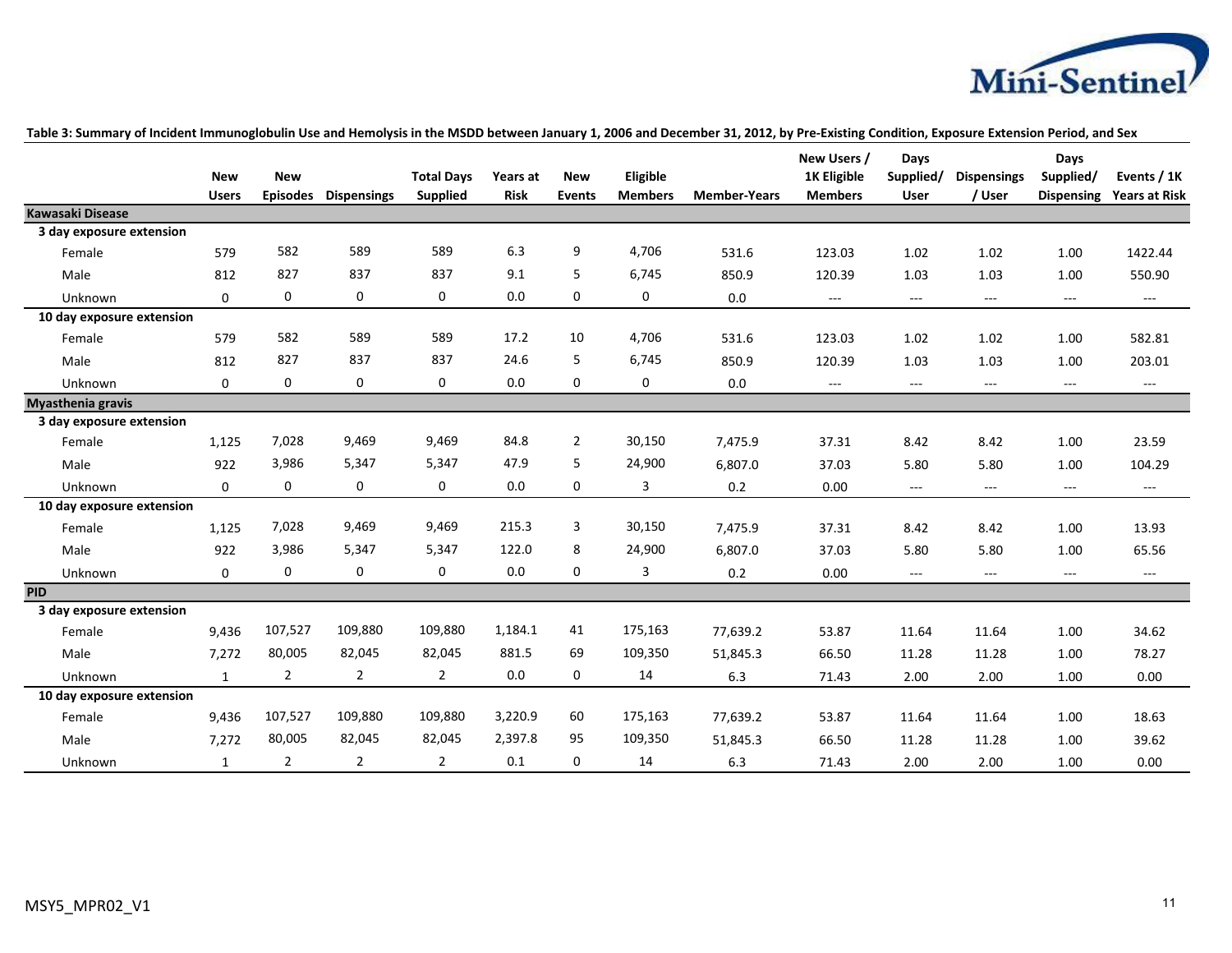

|                                 |              |                 |                    |                   |             |            |                |                     | New Users /    | Days      |                    | Days              |                      |
|---------------------------------|--------------|-----------------|--------------------|-------------------|-------------|------------|----------------|---------------------|----------------|-----------|--------------------|-------------------|----------------------|
|                                 | <b>New</b>   | <b>New</b>      |                    | <b>Total Davs</b> | Years at    | <b>New</b> | Eligible       |                     | 1K Eligible    | Supplied/ | <b>Dispensings</b> | Supplied/         | Events / 1K          |
|                                 | <b>Users</b> | <b>Episodes</b> | <b>Dispensings</b> | <b>Supplied</b>   | <b>Risk</b> | Events     | <b>Members</b> | <b>Member-Years</b> | <b>Members</b> | User      | / User             | <b>Dispensing</b> | <b>Years at Risk</b> |
| <b>No Pre-Existing Criteria</b> |              |                 |                    |                   |             |            |                |                     |                |           |                    |                   |                      |
| 3 day exposure extension        |              |                 |                    |                   |             |            |                |                     |                |           |                    |                   |                      |
| Female                          | 27,143       | 173,916         | 193,359            | 193,359           | 1,965.1     | 199        | 48,884,275     | 113,616,980.9       | 0.56           | 7.12      | 7.12               | 1.00              | 101.27               |
| Male                            | 22,601       | 134,073         | 150,472            | 150,472           | 1,518.2     | 189        | 47,416,873     | 107,349,298.0       | 0.48           | 6.66      | 6.66               | 1.00              | 124.49               |
| Unknown                         |              |                 |                    |                   | 0.0         | 0          | 5,506          | 9,179.0             | 0.18           | 2.00      | 2.00               | 1.00              | 0.00                 |
| 10 day exposure extension       |              |                 |                    |                   |             |            |                |                     |                |           |                    |                   |                      |
| Female                          | 27,143       | 173,916         | 193,359            | 193,359           | 5,240.2     | 239        | 48,884,275     | 113,616,980.9       | 0.56           | 7.12      | 7.12               | 1.00              | 45.61                |
| Male                            | 22,601       | 134,073         | 150,472            | 150,472           | 4,044.2     | 234        | 47,416,873     | 107,349,298.0       | 0.48           | 6.66      | 6.66               | 1.00              | 57.86                |
| Unknown                         |              |                 |                    |                   | 0.1         | 0          | 5,506          | 9.179.0             | 0.18           | 2.00      | 2.00               | 1.00              | 0.00                 |

### **Table 3: Summary of Incident Immunoglobulin Use and Hemolysis in the MSDD between January 1, 2006 and December 31, 2012, by Pre-Existing Condition, Exposure Extension Period, and Sex**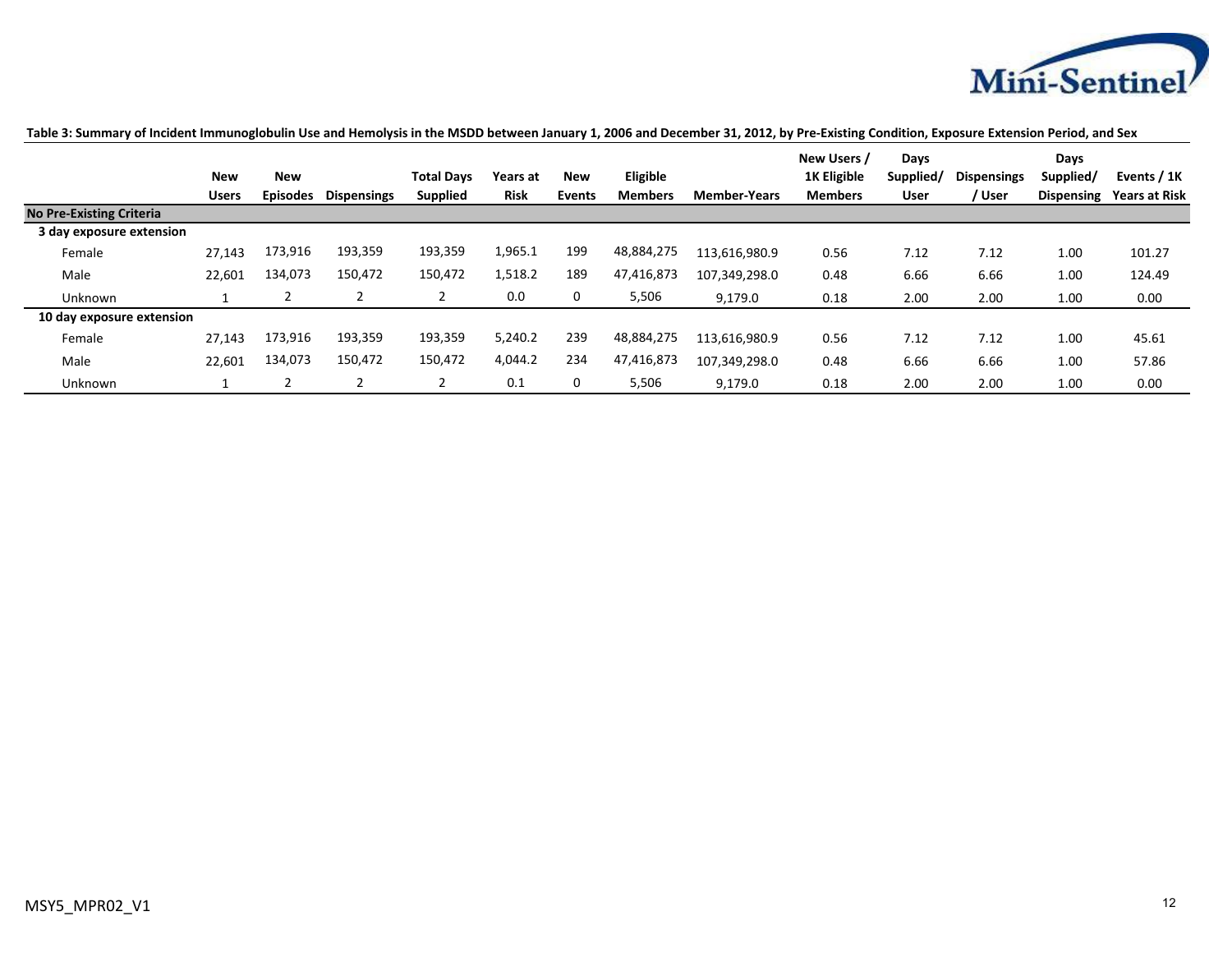

|                           | <b>New</b><br><b>Users</b> | <b>New</b><br><b>Episodes</b> | <b>Dispensings</b> | <b>Total Days</b><br>Supplied | Years at<br>Risk | <b>New</b><br><b>Events</b> | Eligible<br><b>Members</b> | <b>Member-Years</b> | New Users /<br>1K Eligible<br><b>Members</b> | Days<br>Supplied/<br>User | <b>Dispensings</b><br>/ User | Days<br>Supplied/<br><b>Dispensing</b> | Events / 1K<br><b>Years at Risk</b> |
|---------------------------|----------------------------|-------------------------------|--------------------|-------------------------------|------------------|-----------------------------|----------------------------|---------------------|----------------------------------------------|---------------------------|------------------------------|----------------------------------------|-------------------------------------|
| <b>CIDP</b>               |                            |                               |                    |                               |                  |                             |                            |                     |                                              |                           |                              |                                        |                                     |
| 3 day exposure extension  |                            |                               |                    |                               |                  |                             |                            |                     |                                              |                           |                              |                                        |                                     |
| 2006                      | 417                        | 1,556                         | 2,200              | 2,200                         | 19.1             | 0                           | 1,829                      | 543.2               | 227.99                                       | 5.28                      | 5.28                         | 1.00                                   | 0.00                                |
| 2007                      | 526                        | 2,152                         | 2,888              | 2,888                         | 26.0             | 0                           | 2,430                      | 724.6               | 216.46                                       | 5.49                      | 5.49                         | 1.00                                   | 0.00                                |
| 2008                      | 1,139                      | 4,762                         | 6,434              | 6,434                         | 57.7             | 0                           | 5,203                      | 1,552.4             | 218.91                                       | 5.65                      | 5.65                         | 1.00                                   | 0.00                                |
| 2009                      | 1,285                      | 5,908                         | 8,001              | 8,001                         | 71.4             | 0                           | 5,537                      | 1,815.0             | 232.08                                       | 6.23                      | 6.23                         | 1.00                                   | 0.00                                |
| 2010                      | 1,236                      | 5,422                         | 7,417              | 7,417                         | 65.5             | 1                           | 5,520                      | 1,852.1             | 223.91                                       | 6.00                      | 6.00                         | 1.00                                   | 15.28                               |
| 2011                      | 1,313                      | 6,037                         | 8,270              | 8,270                         | 73.1             | 0                           | 5,481                      | 1,934.7             | 239.55                                       | 6.30                      | 6.30                         | 1.00                                   | 0.00                                |
| 2012                      | 1,366                      | 5,985                         | 8,170              | 8,170                         | 72.2             | 0                           | 5,635                      | 2,031.4             | 242.41                                       | 5.98                      | 5.98                         | 1.00                                   | 0.00                                |
| 10 day exposure extension |                            |                               |                    |                               |                  |                             |                            |                     |                                              |                           |                              |                                        |                                     |
| 2006                      | 417                        | 1,556                         | 2,200              | 2,200                         | 47.9             | 1                           | 1,829                      | 543.2               | 227.99                                       | 5.28                      | 5.28                         | 1.00                                   | 20.88                               |
| 2007                      | 526                        | 2,152                         | 2,888              | 2,888                         | 66.0             | 0                           | 2,430                      | 724.6               | 216.46                                       | 5.49                      | 5.49                         | 1.00                                   | 0.00                                |
| 2008                      | 1,139                      | 4,762                         | 6,434              | 6,434                         | 145.9            | 0                           | 5,203                      | 1,552.4             | 218.91                                       | 5.65                      | 5.65                         | 1.00                                   | 0.00                                |
| 2009                      | 1,285                      | 5,908                         | 8,001              | 8,001                         | 181.8            | $\mathbf{0}$                | 5,537                      | 1,815.0             | 232.08                                       | 6.23                      | 6.23                         | 1.00                                   | 0.00                                |
| 2010                      | 1,236                      | 5,422                         | 7,417              | 7,417                         | 166.9            | 1                           | 5,520                      | 1,852.1             | 223.91                                       | 6.00                      | 6.00                         | 1.00                                   | 5.99                                |
| 2011                      | 1,313                      | 6,037                         | 8,270              | 8,270                         | 185.9            | 0                           | 5,481                      | 1,934.7             | 239.55                                       | 6.30                      | 6.30                         | 1.00                                   | 0.00                                |
| 2012                      | 1,366                      | 5,985                         | 8,170              | 8,170                         | 183.2            | 0                           | 5,635                      | 2,031.4             | 242.41                                       | 5.98                      | 5.98                         | 1.00                                   | 0.00                                |
| <b>GBS</b>                |                            |                               |                    |                               |                  |                             |                            |                     |                                              |                           |                              |                                        |                                     |
| 3 day exposure extension  |                            |                               |                    |                               |                  |                             |                            |                     |                                              |                           |                              |                                        |                                     |
| 2006                      | 137                        | 247                           | 377                | 377                           | 3.1              | 0                           | 2,094                      | 239.4               | 65.43                                        | 2.75                      | 2.75                         | 1.00                                   | 0.00                                |
| 2007                      | 179                        | 332                           | 460                | 460                           | 4.0              | 0                           | 2,743                      | 307.3               | 65.26                                        | 2.57                      | 2.57                         | 1.00                                   | 0.00                                |
| 2008                      | 326                        | 619                           | 798                | 798                           | 7.4              | $\overline{2}$              | 5,075                      | 588.2               | 64.24                                        | 2.45                      | 2.45                         | 1.00                                   | 271.16                              |
| 2009                      | 410                        | 752                           | 1,004              | 1,004                         | 9.2              | 0                           | 5,637                      | 679.0               | 72.73                                        | 2.45                      | 2.45                         | 1.00                                   | 0.00                                |
| 2010                      | 405                        | 696                           | 938                | 938                           | 8.3              | $\overline{2}$              | 5,395                      | 641.7               | 75.07                                        | 2.32                      | 2.32                         | 1.00                                   | 239.98                              |
| 2011                      | 430                        | 749                           | 985                | 985                           | 9.0              | 0                           | 5,421                      | 644.1               | 79.32                                        | 2.29                      | 2.29                         | 1.00                                   | 0.00                                |
| 2012                      | 427                        | 783                           | 1,036              | 1,036                         | 9.4              | 4                           | 5,168                      | 630.5               | 82.62                                        | 2.43                      | 2.43                         | 1.00                                   | 426.44                              |

### **Table 4: Summary of Incident Immunoglobulin Use and Hemolysis in the MSDD between January 1, 2006 and December 31, 2012, by Pre-Existing Condition, Exposure Extension Period, and Year**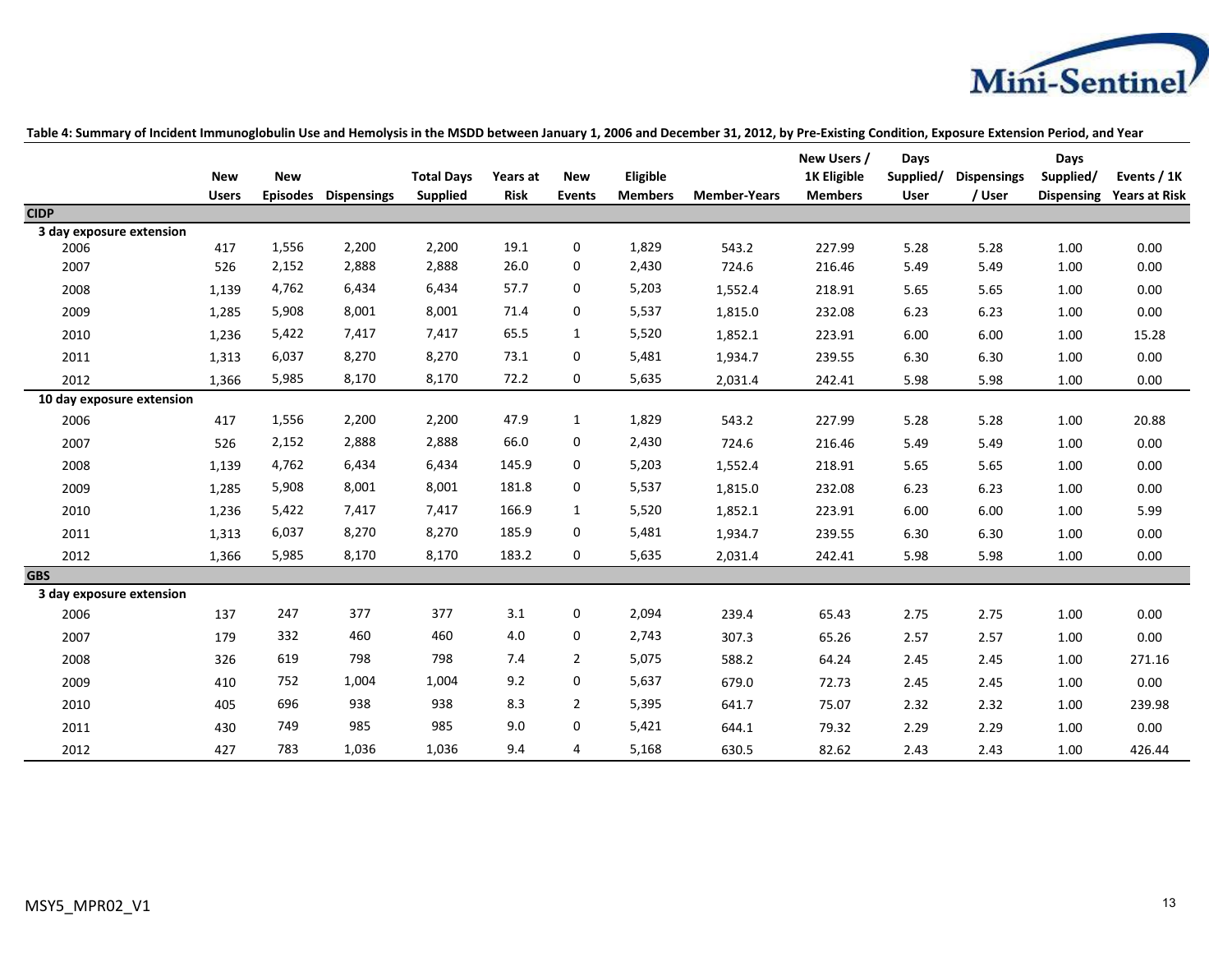

|                           | <b>New</b>   | <b>New</b>      |                    | <b>Total Days</b> | Years at    | <b>New</b>     | Eligible       |                     | New Users /<br>1K Eligible | Days<br>Supplied/ | <b>Dispensings</b> | Days<br>Supplied/ | Events / 1K          |
|---------------------------|--------------|-----------------|--------------------|-------------------|-------------|----------------|----------------|---------------------|----------------------------|-------------------|--------------------|-------------------|----------------------|
|                           | <b>Users</b> | <b>Episodes</b> | <b>Dispensings</b> | <b>Supplied</b>   | <b>Risk</b> | <b>Events</b>  | <b>Members</b> | <b>Member-Years</b> | <b>Members</b>             | User              | / User             | <b>Dispensing</b> | <b>Years at Risk</b> |
| <b>GBS</b> (continued)    |              |                 |                    |                   |             |                |                |                     |                            |                   |                    |                   |                      |
| 10 day exposure extension |              |                 |                    |                   |             |                |                |                     |                            |                   |                    |                   |                      |
| 2006                      | 137          | 247             | 377                | 377               | 7.6         | $\mathbf{1}$   | 2,094          | 239.4               | 65.43                      | 2.75              | 2.75               | 1.00              | 130.91               |
| 2007                      | 179          | 332             | 460                | 460               | 10.2        | $\mathbf 0$    | 2,743          | 307.3               | 65.26                      | 2.57              | 2.57               | 1.00              | 0.00                 |
| 2008                      | 326          | 619             | 798                | 798               | 19.0        | $\overline{2}$ | 5,075          | 588.2               | 64.24                      | 2.45              | 2.45               | 1.00              | 105.34               |
| 2009                      | 410          | 752             | 1,004              | 1,004             | 23.2        | $\mathbf 0$    | 5,637          | 679.0               | 72.73                      | 2.45              | 2.45               | 1.00              | 0.00                 |
| 2010                      | 405          | 696             | 938                | 938               | 21.2        | $\overline{2}$ | 5,395          | 641.7               | 75.07                      | 2.32              | 2.32               | 1.00              | 94.37                |
| 2011                      | 430          | 749             | 985                | 985               | 22.9        | $\mathbf 0$    | 5,421          | 644.1               | 79.32                      | 2.29              | 2.29               | 1.00              | 0.00                 |
| 2012                      | 427          | 783             | 1,036              | 1,036             | 23.8        | 4              | 5,168          | 630.5               | 82.62                      | 2.43              | 2.43               | 1.00              | 168.12               |
| <b>ITP</b>                |              |                 |                    |                   |             |                |                |                     |                            |                   |                    |                   |                      |
| 3 day exposure extension  |              |                 |                    |                   |             |                |                |                     |                            |                   |                    |                   |                      |
| 2006                      | 528          | 802             | 1,025              | 1,025             | 9.4         | 5              | 48,854         | 4,663.1             | 10.81                      | 1.94              | 1.94               | 1.00              | 529.19               |
| 2007                      | 690          | 1,148           | 1,434              | 1,434             | 13.4        | 14             | 73,874         | 6,948.3             | 9.34                       | 2.08              | 2.08               | 1.00              | 1046.99              |
| 2008                      | 1,354        | 2,161           | 2,680              | 2,680             | 25.3        | 31             | 127,858        | 12,822.8            | 10.59                      | 1.98              | 1.98               | 1.00              | 1224.88              |
| 2009                      | 1,546        | 2,368           | 3,115              | 3,115             | 28.6        | 28             | 161,226        | 16,864.0            | 9.59                       | 2.01              | 2.01               | 1.00              | 977.63               |
| 2010                      | 1,547        | 2,401           | 2,985              | 2,985             | 28.0        | 19             | 181,836        | 19,077.9            | 8.51                       | 1.93              | 1.93               | 1.00              | 678.11               |
| 2011                      | 1,599        | 2,578           | 3,242              | 3,242             | 30.3        | 23             | 184,745        | 19,237.2            | 8.66                       | 2.03              | 2.03               | 1.00              | 759.29               |
| 2012                      | 1,488        | 2,409           | 3,029              | 3,029             | 28.2        | 23             | 189,800        | 19,830.5            | 7.84                       | 2.04              | 2.04               | 1.00              | 814.74               |
| 10 day exposure extension |              |                 |                    |                   |             |                |                |                     |                            |                   |                    |                   |                      |
| 2006                      | 528          | 802             | 1,025              | 1,025             | 24.2        | $\overline{7}$ | 48,854         | 4,663.1             | 10.81                      | 1.94              | 1.94               | 1.00              | 289.29               |
| 2007                      | 690          | 1,148           | 1,434              | 1,434             | 34.4        | 19             | 73,874         | 6,948.3             | 9.34                       | 2.08              | 2.08               | 1.00              | 551.91               |
| 2008                      | 1,354        | 2,161           | 2,680              | 2,680             | 64.6        | 31             | 127,858        | 12,822.8            | 10.59                      | 1.98              | 1.98               | 1.00              | 479.96               |
| 2009                      | 1,546        | 2,368           | 3,115              | 3,115             | 71.9        | 35             | 161,226        | 16,864.0            | 9.59                       | 2.01              | 2.01               | 1.00              | 486.89               |
| 2010                      | 1,547        | 2,401           | 2,985              | 2,985             | 72.4        | 21             | 181,836        | 19,077.9            | 8.51                       | 1.93              | 1.93               | 1.00              | 290.03               |
| 2011                      | 1,599        | 2,578           | 3,242              | 3,242             | 77.9        | 28             | 184,745        | 19,237.2            | 8.66                       | 2.03              | 2.03               | 1.00              | 359.21               |
| 2012                      | 1,488        | 2,409           | 3,029              | 3,029             | 72.4        | 33             | 189,800        | 19,830.5            | 7.84                       | 2.04              | 2.04               | 1.00              | 455.75               |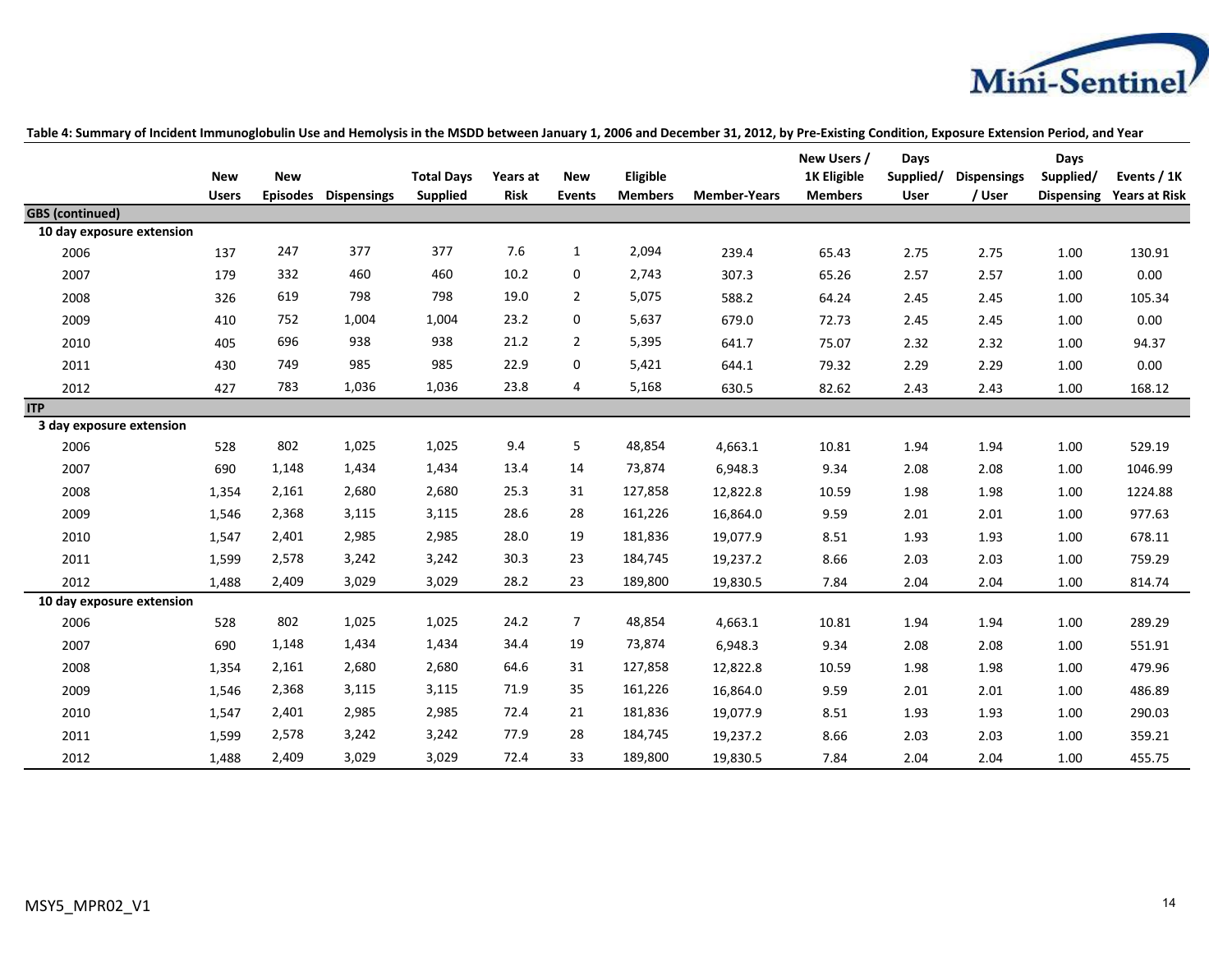

|                                              | <b>New</b>   | <b>New</b>      |                    | <b>Total Days</b> | Years at    | <b>New</b>     | Eligible       |                     | New Users /<br><b>1K Eligible</b> | Days<br>Supplied/ | <b>Dispensings</b> | Days<br>Supplied/ | Events / 1K          |
|----------------------------------------------|--------------|-----------------|--------------------|-------------------|-------------|----------------|----------------|---------------------|-----------------------------------|-------------------|--------------------|-------------------|----------------------|
|                                              | <b>Users</b> | <b>Episodes</b> | <b>Dispensings</b> | <b>Supplied</b>   | <b>Risk</b> | <b>Events</b>  | <b>Members</b> | <b>Member-Years</b> | <b>Members</b>                    | <b>User</b>       | / User             | <b>Dispensing</b> | <b>Years at Risk</b> |
| Kawasaki Disease<br>3 day exposure extension |              |                 |                    |                   |             |                |                |                     |                                   |                   |                    |                   |                      |
| 2006                                         | 83           | 83              | 85                 | 85                | 0.9         | 0              | 1,062          | 91.1                | 78.15                             | 1.02              | 1.02               | 1.00              | 0.00                 |
| 2007                                         | 96           | 96              | 97                 | 97                | 1.1         | 0              | 1,263          | 108.2               | 76.01                             | 1.01              | 1.01               | 1.00              | 0.00                 |
|                                              |              | 227             | 230                | 230               | 2.5         | 3              | 2,495          |                     |                                   |                   |                    |                   |                      |
| 2008                                         | 226          |                 |                    |                   |             |                |                | 217.7               | 90.58                             | 1.02              | 1.02               | 1.00              | 1212.11              |
| 2009                                         | 293          | 293             | 297                | 297               | 3.2         | $\overline{2}$ | 3,037          | 278.6               | 96.48                             | 1.01              | 1.01               | 1.00              | 622.76               |
| 2010                                         | 251          | 252             | 254                | 254               | 2.7         | 3              | 2,811          | 246.0               | 89.29                             | 1.01              | 1.01               | 1.00              | 1092.47              |
| 2011                                         | 245          | 248             | 251                | 251               | 2.7         | $\overline{2}$ | 2,730          | 236.7               | 89.74                             | 1.02              | 1.02               | 1.00              | 735.65               |
| 2012                                         | 203          | 210             | 212                | 212               | 2.3         | 4              | 2,371          | 204.2               | 85.62                             | 1.04              | 1.04               | 1.00              | 1758.12              |
| 10 day exposure extension                    |              |                 |                    |                   |             |                |                |                     |                                   |                   |                    |                   |                      |
| 2006                                         | 83           | 83              | 85                 | 85                | 2.5         | 0              | 1,062          | 91.1                | 78.15                             | 1.02              | 1.02               | 1.00              | 0.00                 |
| 2007                                         | 96           | 96              | 97                 | 97                | 2.9         | 0              | 1,263          | 108.2               | 76.01                             | 1.01              | 1.01               | 1.00              | 0.00                 |
| 2008                                         | 226          | 227             | 230                | 230               | 6.7         | 3              | 2,495          | 217.7               | 90.58                             | 1.02              | 1.02               | 1.00              | 448.16               |
| 2009                                         | 293          | 293             | 297                | 297               | 8.7         | 3              | 3,037          | 278.6               | 96.48                             | 1.01              | 1.01               | 1.00              | 345.23               |
| 2010                                         | 251          | 252             | 254                | 254               | 7.4         | 3              | 2,811          | 246.0               | 89.29                             | 1.01              | 1.01               | 1.00              | 403.15               |
| 2011                                         | 245          | 248             | 251                | 251               | 7.4         | $\overline{2}$ | 2,730          | 236.7               | 89.74                             | 1.02              | 1.02               | 1.00              | 269.66               |
| 2012                                         | 203          | 210             | 212                | 212               | 6.1         | 4              | 2,371          | 204.2               | 85.62                             | 1.04              | 1.04               | 1.00              | 650.78               |
| Myasthenia gravis                            |              |                 |                    |                   |             |                |                |                     |                                   |                   |                    |                   |                      |
| 3 day exposure extension                     |              |                 |                    |                   |             |                |                |                     |                                   |                   |                    |                   |                      |
| 2006                                         | 151          | 447             | 587                | 587               | 5.4         | 0              | 5,545          | 761.2               | 27.23                             | 3.89              | 3.89               | 1.00              | 0.00                 |
| 2007                                         | 224          | 734             | 943                | 943               | 8.8         | 0              | 7,669          | 1,083.8             | 29.21                             | 4.21              | 4.21               | 1.00              | 0.00                 |
| 2008                                         | 479          | 1,648           | 2,186              | 2,186             | 19.8        | 0              | 15,291         | 2,168.5             | 31.33                             | 4.56              | 4.56               | 1.00              | 0.00                 |
| 2009                                         | 580          | 2,121           | 2,773              | 2,773             | 25.3        | $\mathbf{1}$   | 16,134         | 2,496.9             | 35.95                             | 4.78              | 4.78               | 1.00              | 39.55                |
| 2010                                         | 587          | 2,007           | 2,755              | 2,755             | 24.4        | $\mathbf{1}$   | 15,930         | 2,520.9             | 36.85                             | 4.69              | 4.69               | 1.00              | 41.02                |
| 2011                                         | 596          | 2,093           | 2,822              | 2,822             | 25.1        | 3              | 16,582         | 2,596.1             | 35.94                             | 4.73              | 4.73               | 1.00              | 119.35               |
| 2012                                         | 580          | 1,964           | 2,750              | 2,750             | 23.9        | $\overline{2}$ | 16,629         | 2,655.7             | 34.88                             | 4.74              | 4.74               | 1.00              | 83.52                |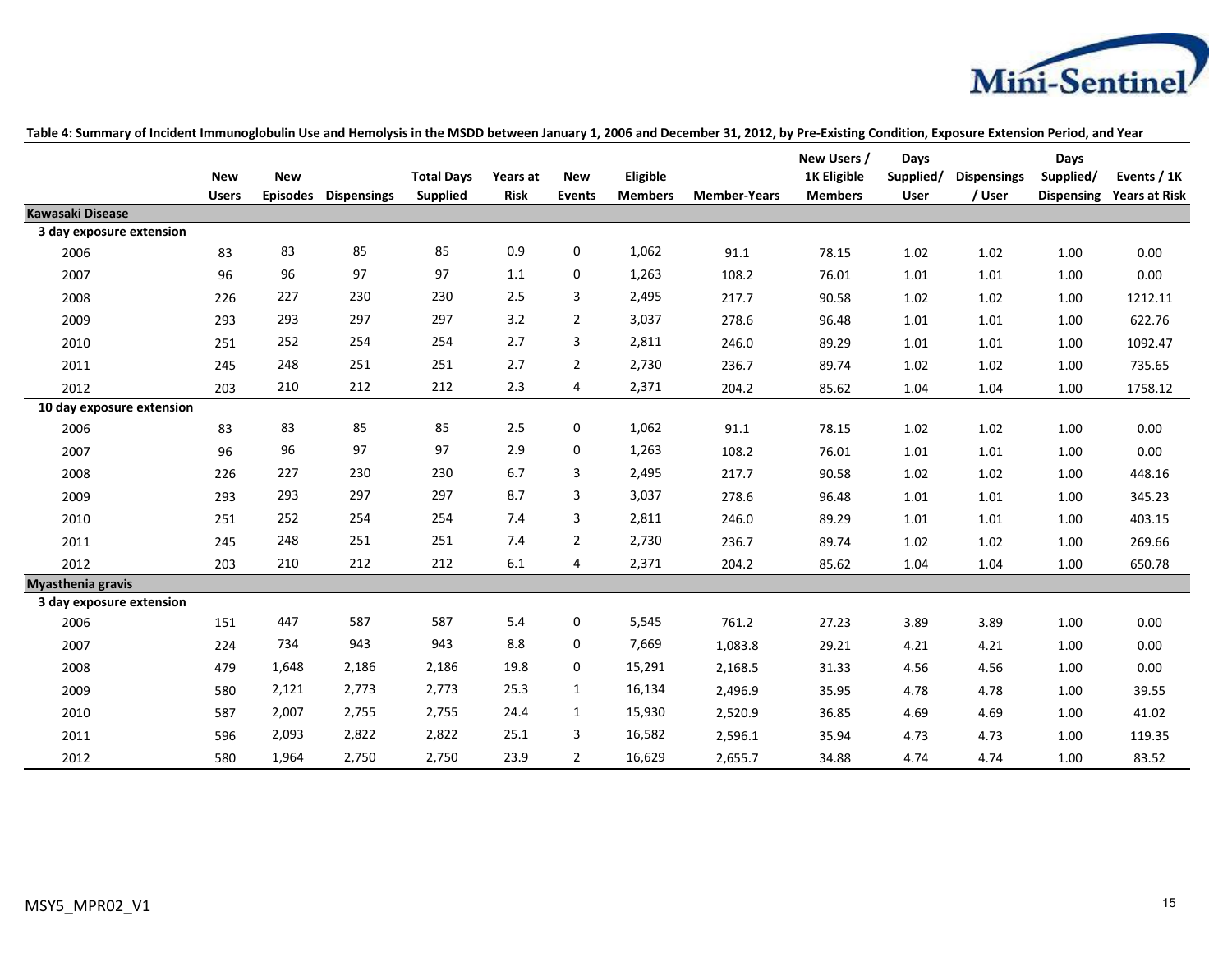

|                                      | <b>New</b><br><b>Users</b> | <b>New</b><br><b>Episodes</b> | <b>Dispensings</b> | <b>Total Days</b><br><b>Supplied</b> | Years at<br><b>Risk</b> | <b>New</b><br><b>Events</b> | Eligible<br><b>Members</b> | <b>Member-Years</b> | New Users /<br>1K Eligible<br><b>Members</b> | Days<br>Supplied/<br>User | <b>Dispensings</b><br>/ User | Days<br>Supplied/ | Events / 1K<br>Dispensing Years at Risk |
|--------------------------------------|----------------------------|-------------------------------|--------------------|--------------------------------------|-------------------------|-----------------------------|----------------------------|---------------------|----------------------------------------------|---------------------------|------------------------------|-------------------|-----------------------------------------|
| <b>Myasthenia gravis (continued)</b> |                            |                               |                    |                                      |                         |                             |                            |                     |                                              |                           |                              |                   |                                         |
| 10 day exposure extension            |                            |                               |                    |                                      |                         |                             |                            |                     |                                              |                           |                              |                   |                                         |
| 2006                                 | 151                        | 447                           | 587                | 587                                  | 13.5                    | $\mathbf 0$                 | 5,545                      | 761.2               | 27.23                                        | 3.89                      | 3.89                         | 1.00              | 0.00                                    |
| 2007                                 | 224                        | 734                           | 943                | 943                                  | 22.4                    | 0                           | 7,669                      | 1,083.8             | 29.21                                        | 4.21                      | 4.21                         | 1.00              | 0.00                                    |
| 2008                                 | 479                        | 1,648                         | 2,186              | 2,186                                | 50.5                    | 0                           | 15,291                     | 2,168.5             | 31.33                                        | 4.56                      | 4.56                         | 1.00              | 0.00                                    |
| 2009                                 | 580                        | 2,121                         | 2,773              | 2,773                                | 64.8                    | 1                           | 16,134                     | 2,496.9             | 35.95                                        | 4.78                      | 4.78                         | 1.00              | 15.44                                   |
| 2010                                 | 587                        | 2,007                         | 2,755              | 2,755                                | 61.8                    | 3                           | 15,930                     | 2,520.9             | 36.85                                        | 4.69                      | 4.69                         | 1.00              | 48.56                                   |
| 2011                                 | 596                        | 2,093                         | 2,822              | 2,822                                | 64.0                    | 5                           | 16,582                     | 2,596.1             | 35.94                                        | 4.73                      | 4.73                         | 1.00              | 78.16                                   |
| 2012                                 | 580                        | 1,964                         | 2,750              | 2,750                                | 60.4                    | $\overline{2}$              | 16,629                     | 2,655.7             | 34.88                                        | 4.74                      | 4.74                         | 1.00              | 33.09                                   |
| <b>PID</b>                           |                            |                               |                    |                                      |                         |                             |                            |                     |                                              |                           |                              |                   |                                         |
| 3 day exposure extension             |                            |                               |                    |                                      |                         |                             |                            |                     |                                              |                           |                              |                   |                                         |
| 2006                                 | 2,067                      | 10,900                        | 11,085             | 11,085                               | 119.8                   | 8                           | 22,748                     | 6,072.9             | 90.87                                        | 5.36                      | 5.36                         | 1.00              | 66.77                                   |
| 2007                                 | 2,509                      | 14,736                        | 15,002             | 15,002                               | 162.1                   | 11                          | 30,466                     | 8,459.0             | 82.35                                        | 5.98                      | 5.98                         | 1.00              | 67.85                                   |
| 2008                                 | 5,300                      | 29,483                        | 30,078             | 30,078                               | 324.5                   | 22                          | 68,374                     | 19,045.7            | 77.51                                        | 5.68                      | 5.68                         | 1.00              | 67.80                                   |
| 2009                                 | 5,610                      | 34,207                        | 35,091             | 35,091                               | 377.3                   | 18                          | 76,927                     | 22,810.7            | 72.93                                        | 6.26                      | 6.26                         | 1.00              | 47.70                                   |
| 2010                                 | 5,460                      | 31,850                        | 32,577             | 32,577                               | 350.8                   | 15                          | 76,815                     | 23,029.8            | 71.08                                        | 5.97                      | 5.97                         | 1.00              | 42.76                                   |
| 2011                                 | 5,737                      | 33,580                        | 34,455             | 34,455                               | 370.0                   | 18                          | 80,851                     | 24,693.2            | 70.96                                        | 6.01                      | 6.01                         | 1.00              | 48.65                                   |
| 2012                                 | 5,754                      | 32,778                        | 33,639             | 33,639                               | 361.1                   | 18                          | 81,797                     | 25,379.5            | 70.34                                        | 5.85                      | 5.85                         | 1.00              | 49.85                                   |
| 10 day exposure extension            |                            |                               |                    |                                      |                         |                             |                            |                     |                                              |                           |                              |                   |                                         |
| 2006                                 | 2,067                      | 10,900                        | 11,085             | 11,085                               | 326.3                   | 11                          | 22,748                     | 6,072.9             | 90.87                                        | 5.36                      | 5.36                         | 1.00              | 33.72                                   |
| 2007                                 | 2,509                      | 14,736                        | 15,002             | 15,002                               | 442.0                   | 17                          | 30,466                     | 8,459.0             | 82.35                                        | 5.98                      | 5.98                         | 1.00              | 38.46                                   |
| 2008                                 | 5,300                      | 29,483                        | 30,078             | 30,078                               | 883.5                   | 27                          | 68,374                     | 19,045.7            | 77.51                                        | 5.68                      | 5.68                         | 1.00              | 30.56                                   |
| 2009                                 | 5,610                      | 34,207                        | 35,091             | 35,091                               | 1,025.6                 | 26                          | 76,927                     | 22,810.7            | 72.93                                        | 6.26                      | 6.26                         | 1.00              | 25.35                                   |
| 2010                                 | 5,460                      | 31,850                        | 32,577             | 32,577                               | 955.2                   | 20                          | 76,815                     | 23,029.8            | 71.08                                        | 5.97                      | 5.97                         | 1.00              | 20.94                                   |
| 2011                                 | 5,737                      | 33,580                        | 34,455             | 34,455                               | 1,006.4                 | 26                          | 80,851                     | 24,693.2            | 70.96                                        | 6.01                      | 6.01                         | 1.00              | 25.84                                   |
| 2012                                 | 5,754                      | 32,778                        | 33,639             | 33,639                               | 979.8                   | 28                          | 81,797                     | 25,379.5            | 70.34                                        | 5.85                      | 5.85                         | 1.00              | 28.58                                   |

**Table 4: Summary of Incident Immunoglobulin Use and Hemolysis in the MSDD between January 1, 2006 and December 31, 2012, by Pre-Existing Condition, Exposure Extension Period, and Year**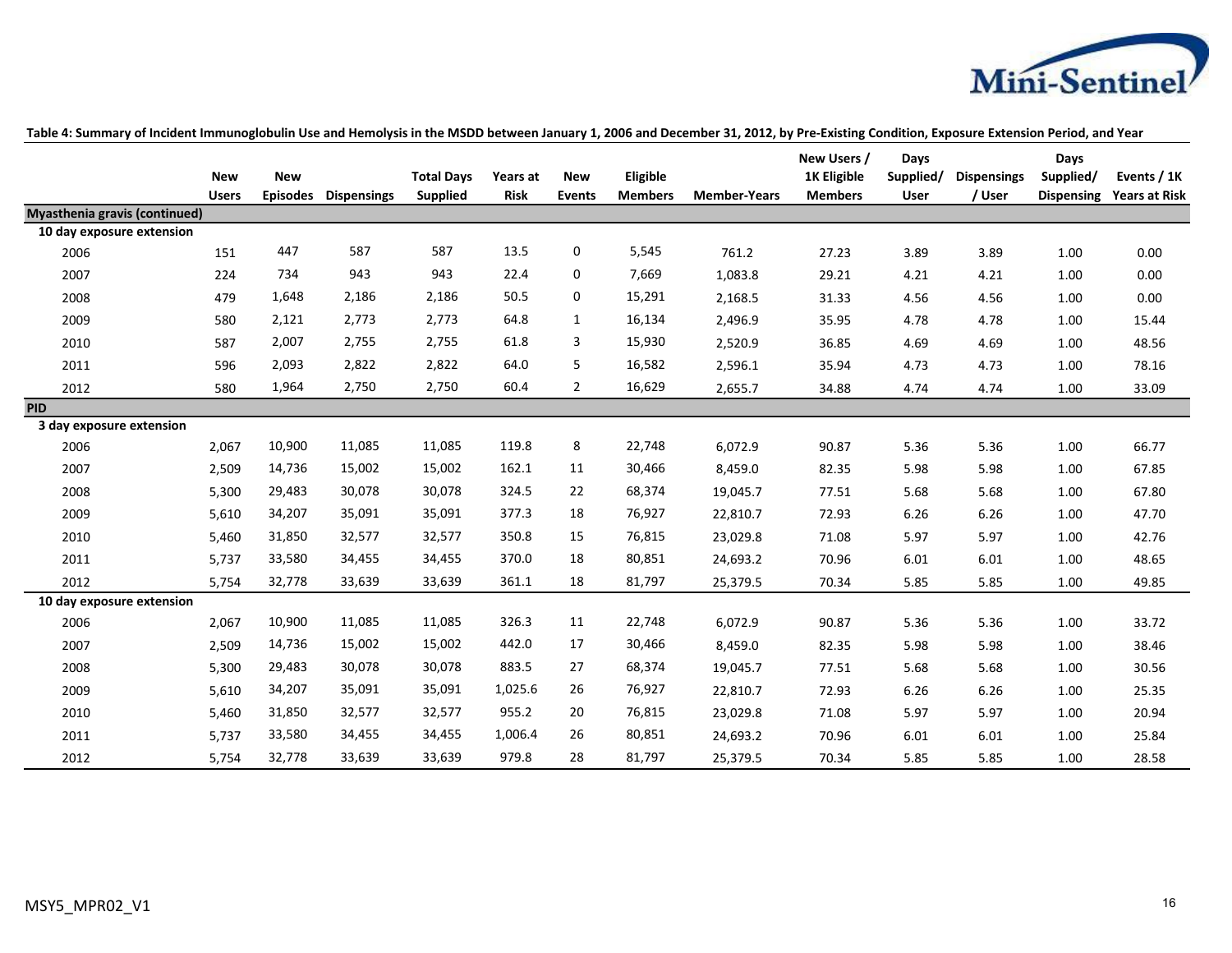

|                                 | <b>New</b>   | <b>New</b>      |                    | <b>Total Days</b> | Years at    | <b>New</b>    | Eligible       |                     | New Users /<br><b>1K Eligible</b> | Days<br>Supplied/ | <b>Dispensings</b> | Days<br>Supplied/ | Events / 1K          |
|---------------------------------|--------------|-----------------|--------------------|-------------------|-------------|---------------|----------------|---------------------|-----------------------------------|-------------------|--------------------|-------------------|----------------------|
|                                 | <b>Users</b> | <b>Episodes</b> | <b>Dispensings</b> | <b>Supplied</b>   | <b>Risk</b> | <b>Events</b> | <b>Members</b> | <b>Member-Years</b> | <b>Members</b>                    | User              | / User             | Dispensing        | <b>Years at Risk</b> |
| <b>No Pre-Existing Criteria</b> |              |                 |                    |                   |             |               |                |                     |                                   |                   |                    |                   |                      |
| 3 day exposure extension        |              |                 |                    |                   |             |               |                |                     |                                   |                   |                    |                   |                      |
| 2006                            | 5,743        | 19,285          | 21,487             | 21,487            | 218.1       | 21            | 21,810,089     | 15,557,647.5        | 0.26                              | 3.74              | 3.74               | 1.00              | 96.29                |
| 2007                            | 7,041        | 25,855          | 28,614             | 28,614            | 291.8       | 34            | 25,459,515     | 19,115,309.5        | 0.28                              | 4.06              | 4.06               | 1.00              | 116.52               |
| 2008                            | 12,953       | 49,755          | 55,357             | 55,357            | 562.7       | 86            | 50,343,498     | 35,529,663.9        | 0.26                              | 4.27              | 4.27               | 1.00              | 152.84               |
| 2009                            | 13,318       | 56,546          | 63,082             | 63,082            | 640.0       | 66            | 50,040,272     | 39,558,514.0        | 0.27                              | 4.74              | 4.74               | 1.00              | 103.12               |
| 2010                            | 12,616       | 51,988          | 57,940             | 57,940            | 587.4       | 57            | 48,226,380     | 38,170,458.1        | 0.26                              | 4.59              | 4.59               | 1.00              | 97.03                |
| 2011                            | 12,593       | 53,786          | 60,244             | 60,244            | 608.6       | 60            | 47,045,928     | 37,511,522.5        | 0.27                              | 4.78              | 4.78               | 1.00              | 98.58                |
| 2012                            | 11,762       | 50,776          | 57,109             | 57,109            | 574.7       | 64            | 45,072,793     | 35,532,342.4        | 0.26                              | 4.86              | 4.86               | 1.00              | 111.37               |
| 10 day exposure extension       |              |                 |                    |                   |             |               |                |                     |                                   |                   |                    |                   |                      |
| 2006                            | 5,743        | 19,285          | 21,487             | 21,487            | 581.2       | 29            | 21,810,089     | 15,557,647.5        | 0.26                              | 3.74              | 3.74               | 1.00              | 49.89                |
| 2007                            | 7,041        | 25,855          | 28,614             | 28,614            | 779.6       | 44            | 25,459,515     | 19,115,309.5        | 0.28                              | 4.06              | 4.06               | 1.00              | 56.44                |
| 2008                            | 12,953       | 49,755          | 55,357             | 55,357            | 1,499.6     | 94            | 50,343,498     | 35,529,663.9        | 0.26                              | 4.27              | 4.27               | 1.00              | 62.68                |
| 2009                            | 13,318       | 56,546          | 63,082             | 63,082            | 1,705.5     | 81            | 50,040,272     | 39,558,514.0        | 0.27                              | 4.74              | 4.74               | 1.00              | 47.49                |
| 2010                            | 12,616       | 51,988          | 57,940             | 57,940            | 1,568.4     | 67            | 48,226,380     | 38,170,458.1        | 0.26                              | 4.59              | 4.59               | 1.00              | 42.72                |
| 2011                            | 12,593       | 53,786          | 60,244             | 60,244            | 1,622.4     | 79            | 47,045,928     | 37,511,522.5        | 0.27                              | 4.78              | 4.78               | 1.00              | 48.69                |
| 2012                            | 11,762       | 50,776          | 57,109             | 57,109            | 1,527.6     | 79            | 45,072,793     | 35,532,342.4        | 0.26                              | 4.86              | 4.86               | 1.00              | 51.71                |

### **Table 4: Summary of Incident Immunoglobulin Use and Hemolysis in the MSDD between January 1, 2006 and December 31, 2012, by Pre-Existing Condition, Exposure Extension Period, and Year**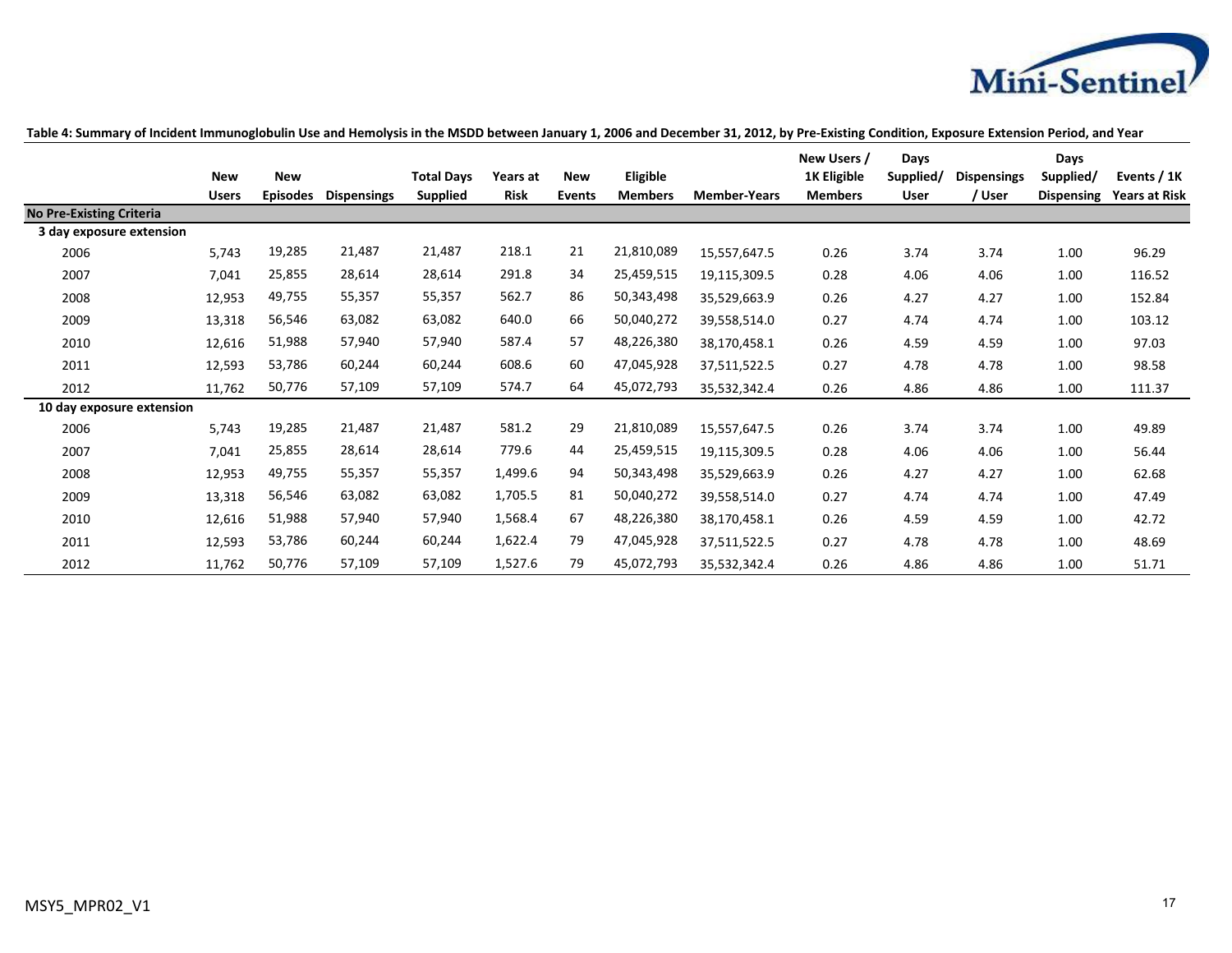

## **Appendix A. Procedure Code List for Immunoglobulin Products**

| <b>Immunoglobulin Product</b>       | Code                                                                                                  | <b>Code Type</b>        |
|-------------------------------------|-------------------------------------------------------------------------------------------------------|-------------------------|
| Gammaplex                           | J1557, C9270                                                                                          | <b>HCPCS</b>            |
| Privigen                            | J1549, Q4097                                                                                          | <b>HCPCS</b>            |
| Gamunex                             | J1561, Q4092                                                                                          | <b>HCPCS</b>            |
| Octagam                             | J1568, Q4087                                                                                          | <b>HCPCS</b>            |
| <b>Gammagard Liquid</b>             | J1569, Q4088                                                                                          | <b>HCPCS</b>            |
| Flebogamma                          | J1572, Q4091                                                                                          | <b>HCPCS</b>            |
| Lyophilized product IV              | J1566, Q9941, Q9942                                                                                   | <b>HCPCS</b>            |
| Non-lyophilized intramuscular route | 90281, J1460, J1470, J1480, J1490, J1500, J1510, J1520, J1530, J1540, J1550, J1560, P901CPT and HCPCS |                         |
| Non-lyophilized unspecified route   | 90399, 99.14                                                                                          | CPT and ICD-9 Procedure |
| Other IVIg, brand not specified     | J1563, J1564, J1567, J1599, Q9943, Q9944, S9545, 90283                                                | <b>HCPCS</b>            |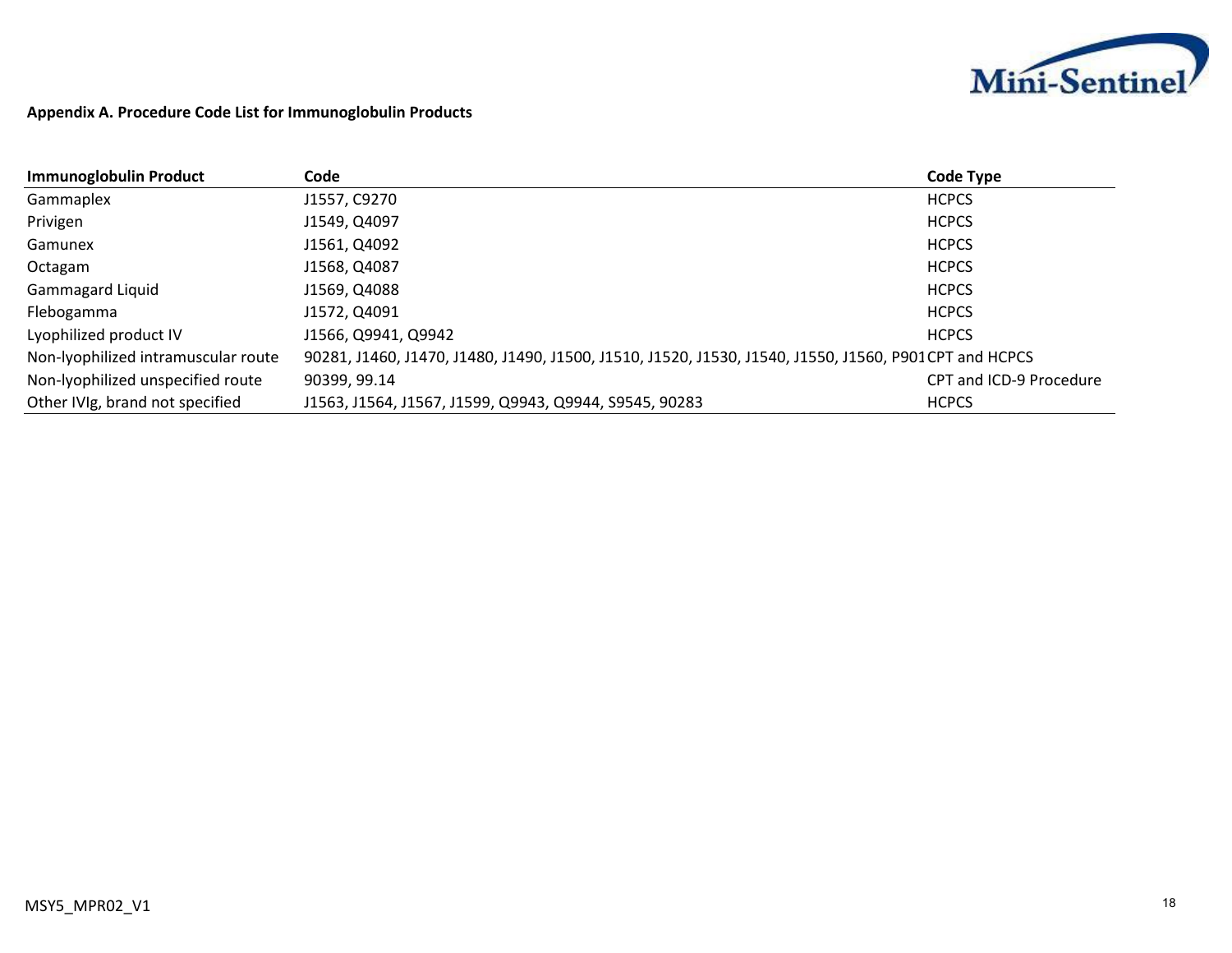

## **Appendix B. ICD-9-CM Diagnosis Codes for Hemolysis Events**

| <b>Description</b>                                                  | Code   | <b>Code Type</b> |
|---------------------------------------------------------------------|--------|------------------|
| Acquired hemolytic anemias                                          | 283*   | $ICD-9$          |
| ABO incompatibility reaction                                        | 999.6  | $ICD-9$          |
| Rh incompatibility reaction                                         | 999.7  | $ICD-9$          |
| Hemolytic transfusion reaction, incompatibility unspecified         | 999.83 | $ICD-9$          |
| Acute hemolytic transfusion reaction, incompatibility unspecified   | 999.84 | $ICD-9$          |
| Delayed hemolytic transfusion reaction, incompatibility unspecified | 999.85 | $ICD-9$          |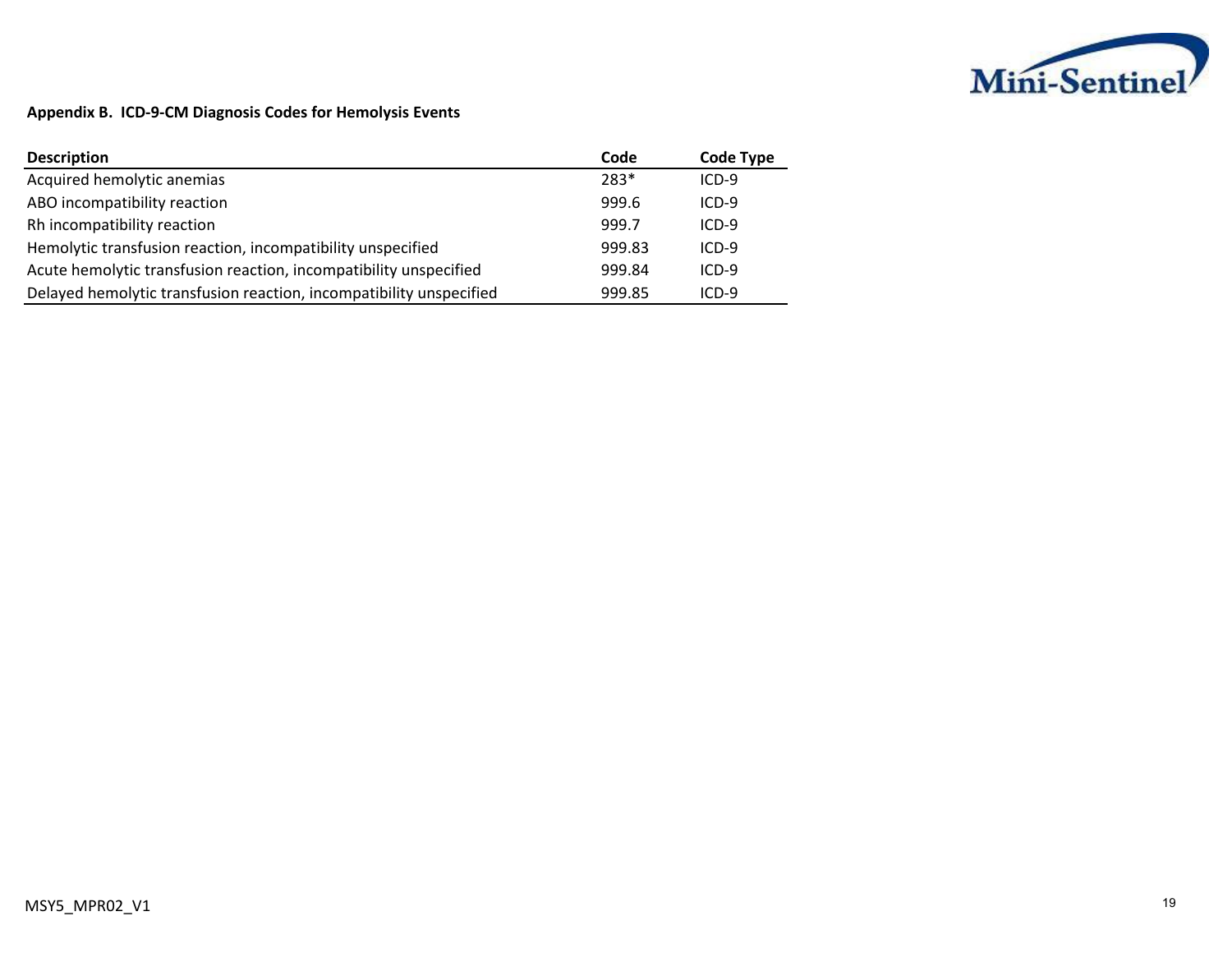

## **Appendix C. ICD-9 Diagnosis Codes for Pre-Existing Conditions**

| <b>Diagnosis Group</b>         | Code   | <b>Description</b>                                           |
|--------------------------------|--------|--------------------------------------------------------------|
| Primary Immunodeficiency (PID) | 279.0  | Deficiency of humoral immunity                               |
|                                | 279.00 | hypogammaglobulinemia, unspecified (279.00)                  |
|                                | 279.01 | Selective IgA immunodeficiency                               |
|                                | 279.02 | Selective IgM immunodeficiency                               |
|                                | 279.03 | Other selective immunoglobulin deficiencies                  |
|                                | 279.04 | Congenital hypogammaglobulinemia (includes Bruton's)         |
|                                | 279.05 | Immunodeficiency with increased IgM                          |
|                                | 279.06 | Common variable immunodeficiency                             |
|                                | 279.09 | Deficiency of humoral immunity, other                        |
|                                | 279.1  | Deficiency of cell-mediated immunity                         |
|                                | 279.10 | Immunodeficiency with predominant T-cell defect, unspecified |
|                                | 279.11 | DiGeorge's syndrome                                          |
|                                | 279.12 | Wiskott-Aldrich syndrome                                     |
|                                | 279.13 | Nezelof's syndrome                                           |
|                                | 279.19 | Deficiency of cell-mediated immunity, other                  |
|                                | 279.2  | Combined immunity deficiency                                 |
|                                | 279.3  | Unspecified immunity deficiency                              |
|                                | 279.4  | Autoimmune disease, not elsewhere classified                 |
|                                | 279.41 | Autoimmune lymphoproliferative syndrome                      |
|                                | 279.49 | Autoimmune disease, not elsewhere classified                 |
|                                | 279.8  | Other specified disorders involved the immune mechanism      |
|                                | 279.9  | Unspecified disorder of immune mechanism                     |

| polyneuritis (CIDP) | 357.81 | Chronic inflammatory demyelinating polyneuritis                 |
|---------------------|--------|-----------------------------------------------------------------|
| Kawasaki Disease    | 446.1  | Kawaski Disease/Acute febrile mucocutaneous lymph node syndrome |